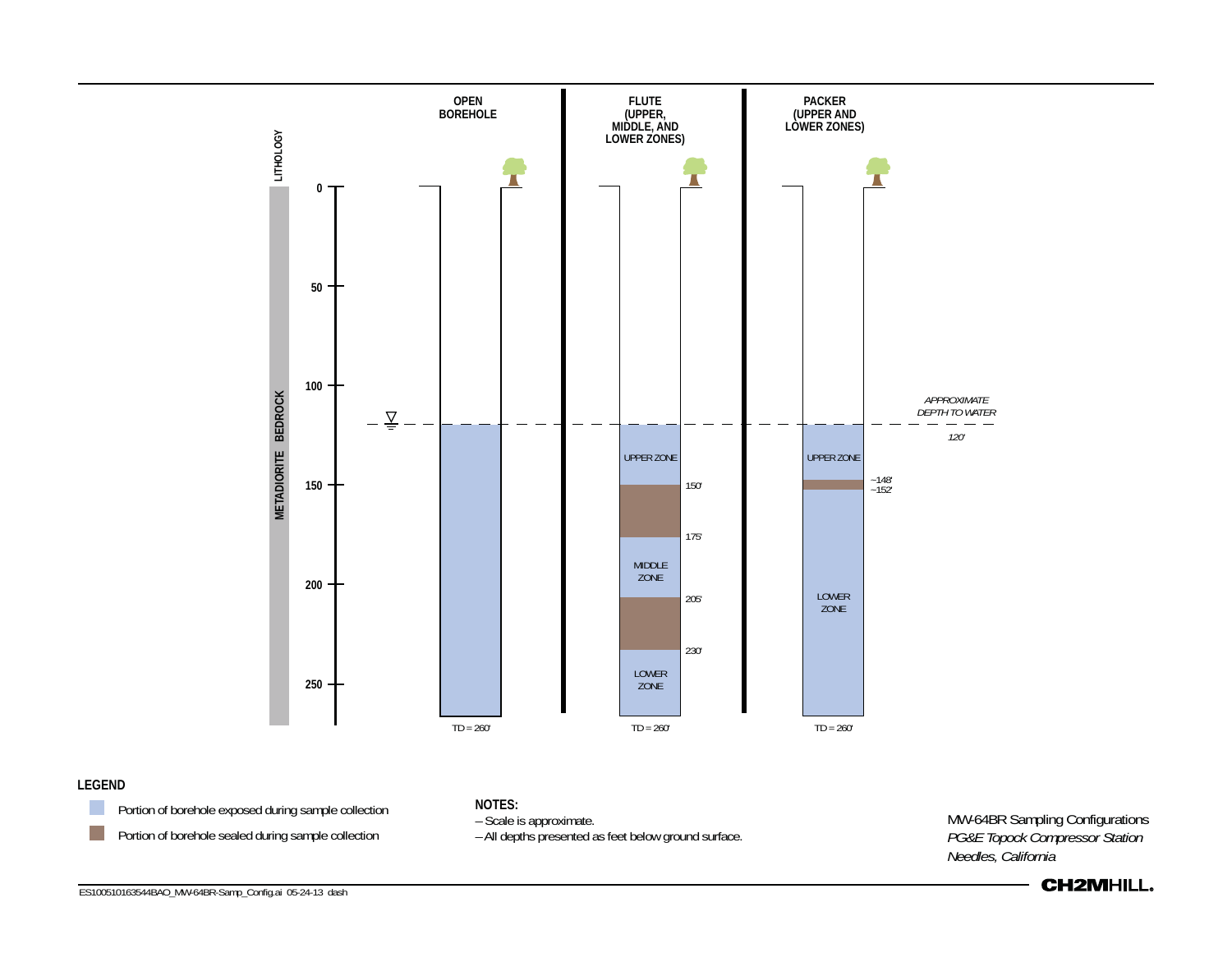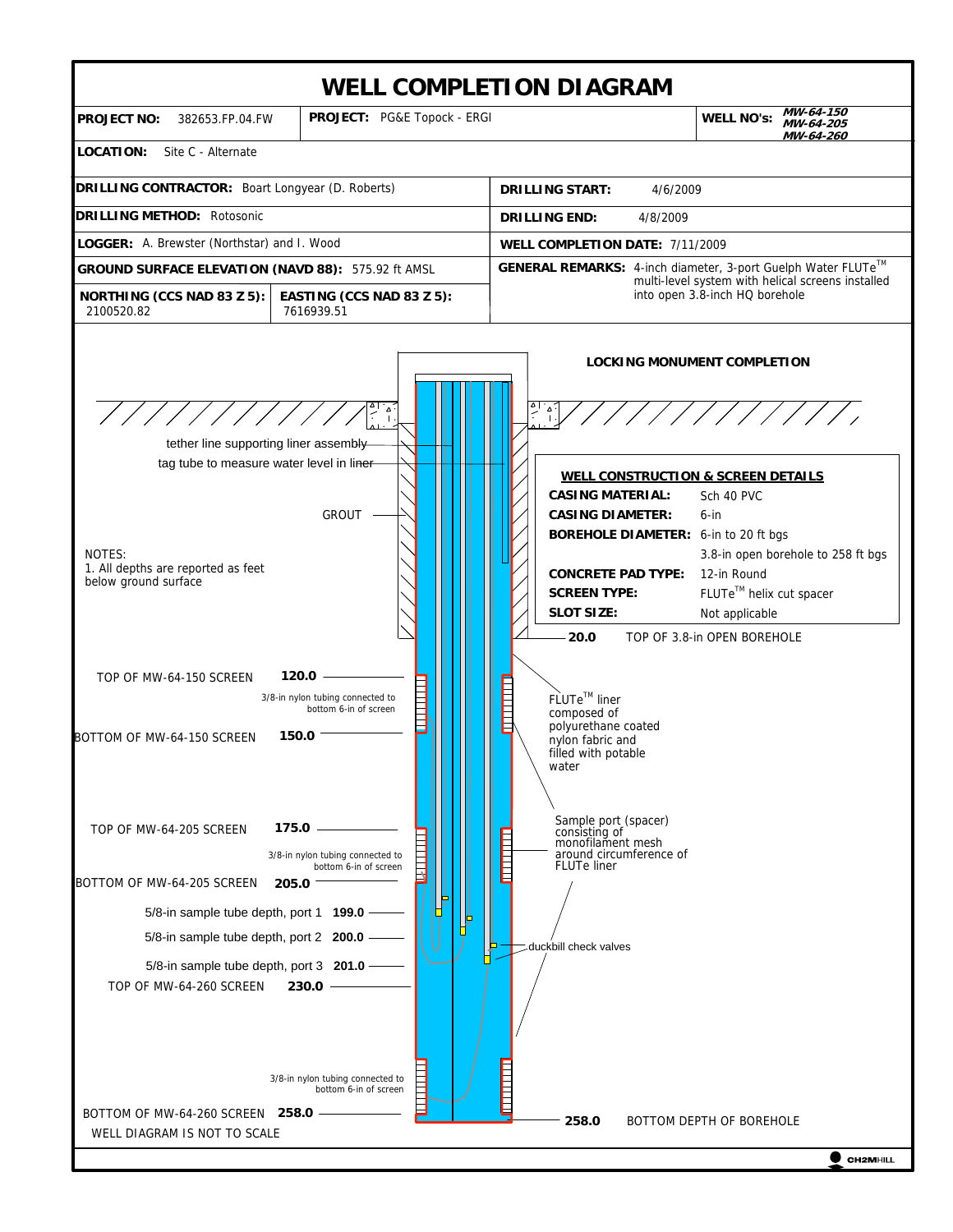| $FLUIe^m$                                                                 | Flexible Liner Underground Technologies, Ltd. L.C     |                                    |                            |                        |  |  |
|---------------------------------------------------------------------------|-------------------------------------------------------|------------------------------------|----------------------------|------------------------|--|--|
|                                                                           |                                                       | For a medley of innovative designs |                            |                        |  |  |
|                                                                           |                                                       | 6 Easy St., Santa Fe, NM 87506     |                            |                        |  |  |
|                                                                           |                                                       |                                    | 505-455-1300, www.flut.com |                        |  |  |
|                                                                           |                                                       |                                    |                            |                        |  |  |
| <b>As-Built Information</b>                                               |                                                       |                                    | Job #                      | 968-3                  |  |  |
|                                                                           |                                                       |                                    |                            |                        |  |  |
| General:                                                                  |                                                       |                                    |                            |                        |  |  |
| Job Description: 258' 4"dia. 3 Port Water FLUTe                           |                                                       |                                    |                            |                        |  |  |
|                                                                           | Customer: CH2M Hill                                   |                                    |                            |                        |  |  |
|                                                                           | Location: 155 Grand Ave. Suite 1000 Oakland, CA 94612 |                                    |                            |                        |  |  |
| Well Designation: MW-64BR                                                 |                                                       |                                    |                            |                        |  |  |
| Hole Depth: 258'                                                          |                                                       |                                    |                            |                        |  |  |
| Water Table: 120'                                                         |                                                       |                                    |                            |                        |  |  |
| Drilling Method: N/A                                                      |                                                       |                                    |                            |                        |  |  |
| Casing Information: N/A                                                   |                                                       |                                    |                            |                        |  |  |
| <b>Installation Method: Water eversion</b>                                |                                                       |                                    |                            |                        |  |  |
| Bubbler / Tag: 120'                                                       |                                                       |                                    |                            |                        |  |  |
|                                                                           |                                                       |                                    |                            |                        |  |  |
| Liner:                                                                    |                                                       |                                    |                            |                        |  |  |
|                                                                           | Material: 210d Orange d/c 2 sleeve                    |                                    |                            |                        |  |  |
| Diameter: 4"                                                              |                                                       |                                    |                            |                        |  |  |
| Material Above Casing: 3'                                                 |                                                       |                                    |                            |                        |  |  |
| Uneverted Material: 4'                                                    |                                                       |                                    |                            |                        |  |  |
| Rough Fabrication Legnth: 268'                                            |                                                       |                                    |                            |                        |  |  |
| Termination: End Seal Knot                                                |                                                       |                                    |                            |                        |  |  |
| Knot Diameter Allowance: 2"                                               |                                                       |                                    |                            |                        |  |  |
| Markings on Liner: Ink stamp indicating FLUTe TOC & FLUTe Job# 968-3      |                                                       |                                    |                            |                        |  |  |
| Spacer Design: 2 Material helix cut spacer Design (orange mesh) and Mylar |                                                       |                                    |                            |                        |  |  |
|                                                                           |                                                       |                                    |                            |                        |  |  |
| Spacer#                                                                   |                                                       | <b>Spacer Bottom [ft]</b>          |                            | <b>Spacer Top [ft]</b> |  |  |
|                                                                           | 1 150'                                                |                                    | 120'                       |                        |  |  |
|                                                                           | 2 205'                                                |                                    | 175'                       |                        |  |  |
|                                                                           | 3 258'                                                |                                    | 230'                       |                        |  |  |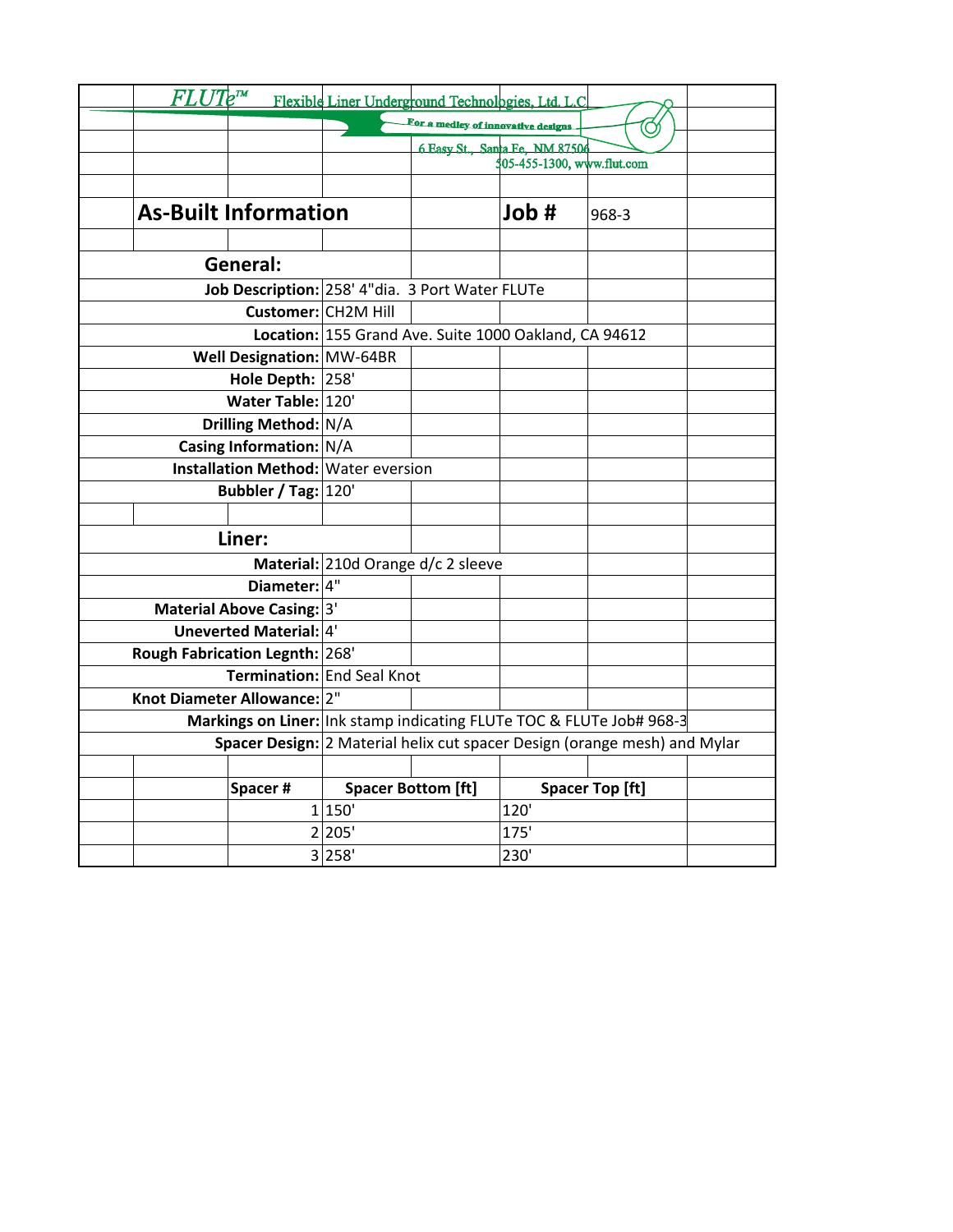|              |                                | Tubing & Ports:                                                 |                                                                             |                           |                              |                                  |                                |  |  |
|--------------|--------------------------------|-----------------------------------------------------------------|-----------------------------------------------------------------------------|---------------------------|------------------------------|----------------------------------|--------------------------------|--|--|
|              |                                | Tubing In Bundle: NYLON & PVDF                                  |                                                                             |                           |                              |                                  |                                |  |  |
|              |                                | Tubing In Sleeves: NYLON & PVDF                                 |                                                                             |                           |                              |                                  |                                |  |  |
|              |                                | <b>Bubbler Details: 1/4 NYLON</b>                               |                                                                             |                           |                              |                                  |                                |  |  |
|              |                                | Port Design: Superthane feed thru                               |                                                                             |                           |                              |                                  |                                |  |  |
|              |                                | Port Locations: 6" @ bottom of spacer                           |                                                                             |                           |                              |                                  |                                |  |  |
|              |                                |                                                                 | Vent Design: 1/4 Superthane feed thru w/ 3/8 tygon tubing connected to duct |                           |                              |                                  |                                |  |  |
|              |                                | Vent Location: 262'                                             |                                                                             |                           |                              |                                  |                                |  |  |
|              |                                |                                                                 |                                                                             |                           |                              |                                  |                                |  |  |
|              |                                |                                                                 |                                                                             |                           |                              |                                  |                                |  |  |
|              |                                | <b>Pump Assembly:</b>                                           |                                                                             |                           |                              |                                  |                                |  |  |
| Port #:      | <b>Transducer</b><br>Serial #: | <b>Transducer</b><br>Diaphragm<br>Depth [ft.<br><b>Pressure</b> |                                                                             | <b>Cable Serial</b><br>#: | <b>Cable</b><br>Length [ft.] | <b>Brass Elbow</b><br>Depth [ft. | <b>5/8" Tube</b><br>Depth [ft. |  |  |
|              |                                | Rating [psi]:                                                   | btoc]                                                                       |                           |                              | btoc]                            | btoc]                          |  |  |
| $\mathbf{1}$ | 147349                         |                                                                 | 100 218'                                                                    | 222554 228'               |                              | 214'                             | 199'                           |  |  |
| 2            | 147219                         |                                                                 | 100 219'                                                                    | 222555 228'               |                              | 215'                             | 200'                           |  |  |
| 3            | 147347                         |                                                                 | 100 220'                                                                    | 222556 228'               |                              | 216'                             | 201'                           |  |  |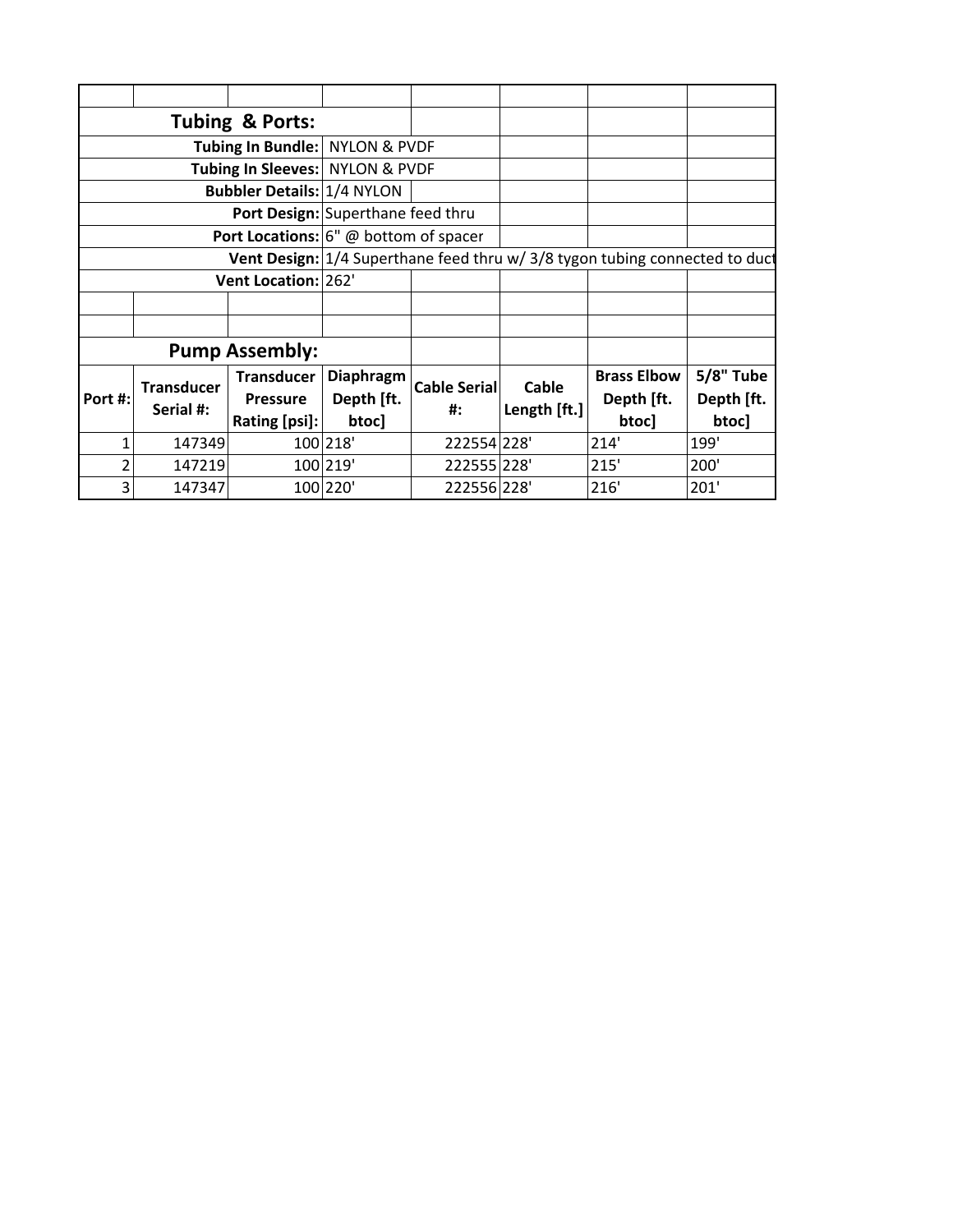|  | <b>Other Info:</b>                                                   |                   |  |  |
|--|----------------------------------------------------------------------|-------------------|--|--|
|  | Transducer Type: Level Troll 500                                     |                   |  |  |
|  | Kellum Design: 2" & 1" webbing wrap                                  |                   |  |  |
|  | Kellum Locations: 1st kellum @ 18' btoc: others every 40 there after |                   |  |  |
|  | Tether: $1/4"$                                                       |                   |  |  |
|  | Marking on Tubing: Port #'s and color code                           |                   |  |  |
|  | Marking on Cables: Port #'S                                          |                   |  |  |
|  | <b>Bundle Sheating: Black Diagonal / Taped every 20' intervals</b>   |                   |  |  |
|  | Marks on Bundle: E.P. markings @ every 40'                           |                   |  |  |
|  | Pump Tube: 268'                                                      |                   |  |  |
|  |                                                                      |                   |  |  |
|  | Reel / Packaging: SF FLUTe                                           |                   |  |  |
|  | Casing Adapter Info: ABQ FLUTe                                       |                   |  |  |
|  | Wellhead Info: ABQ FLUTe                                             |                   |  |  |
|  | Vent Tube: n/a                                                       |                   |  |  |
|  |                                                                      | Clamps: ABQ FLUTe |  |  |
|  |                                                                      |                   |  |  |
|  | Shipped Via: ABQ FLUTe                                               |                   |  |  |
|  |                                                                      |                   |  |  |
|  | <b>Other Notes:</b>                                                  |                   |  |  |
|  |                                                                      |                   |  |  |
|  |                                                                      |                   |  |  |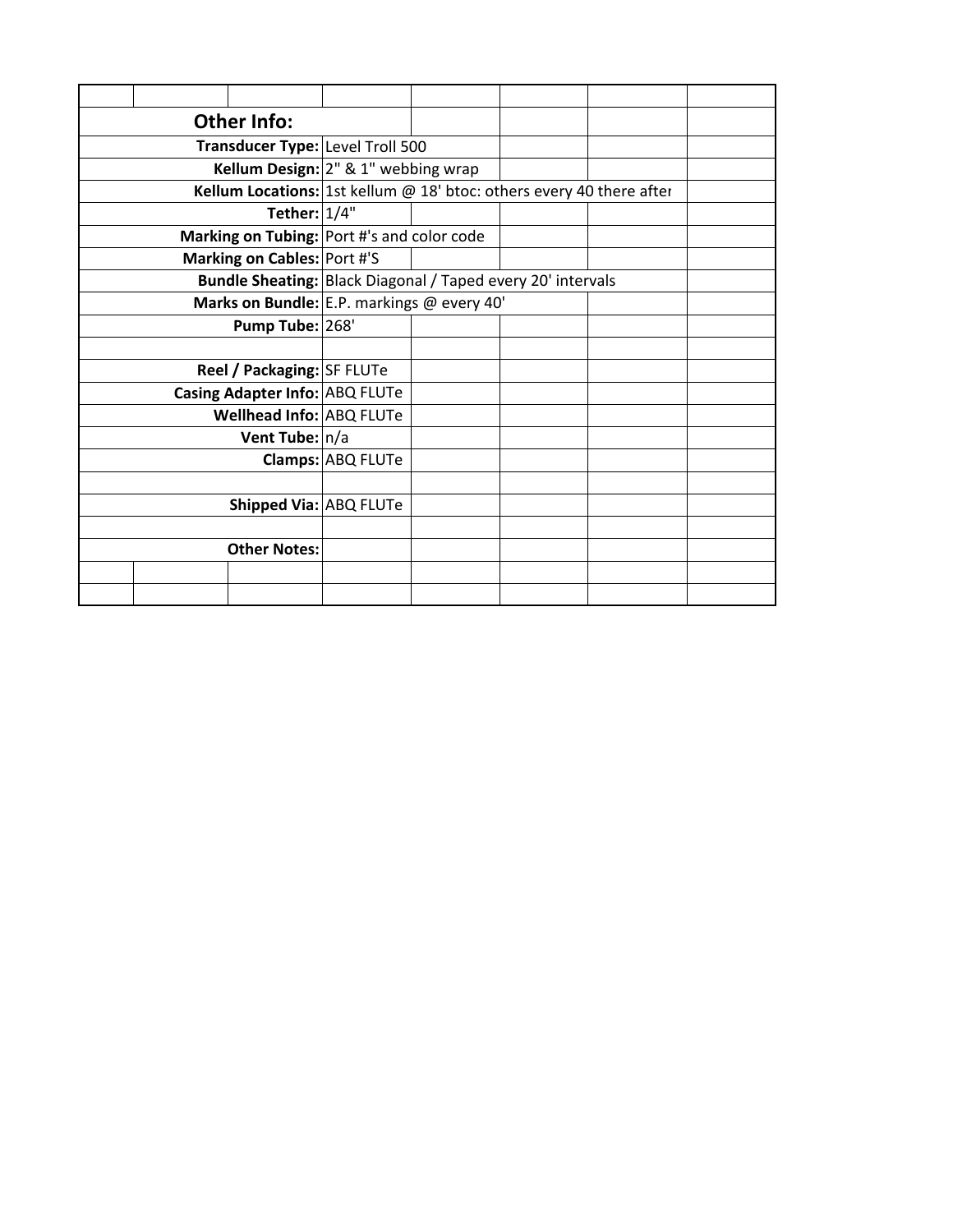**382653.FP.04.FW MW-64 BORING NUMBER:**

**SHEET 1 OF 14**

## **ROCK CORE LOG**

PROJECT : PG&E Topock - ERGI

LOCATION : Site C - Alternate (2100520.2 N, 7616939.8 E)

ELEVATION : 576.0 ft DRILLING CONTRACTOR : Boart Longyear (D. Roberts)

CORING EQUIPMENT AND METHOD : Track-mounted Rig, LF-70 Drill Head and HQ-sized tools (diamond bit)

|                                                 | WATER LEVELS: Approx. 119 ft BGS         |                                                   |                       | START: 5/3/2009                                                                                                                               |              |                                                                                                                                                          | LOGGER : B. Pelletier (Northstar)                                                                                                                                                                                                                                                                                                                          |
|-------------------------------------------------|------------------------------------------|---------------------------------------------------|-----------------------|-----------------------------------------------------------------------------------------------------------------------------------------------|--------------|----------------------------------------------------------------------------------------------------------------------------------------------------------|------------------------------------------------------------------------------------------------------------------------------------------------------------------------------------------------------------------------------------------------------------------------------------------------------------------------------------------------------------|
|                                                 |                                          |                                                   |                       | <b>DISCONTINUITIES</b>                                                                                                                        |              | END: 5/15/2009<br><b>LITHOLOGY</b>                                                                                                                       | <b>COMMENTS</b>                                                                                                                                                                                                                                                                                                                                            |
| DEPTH AND<br>ELEVATION<br>BELOW<br>SURFACE (ft) | CORE RUN,<br>LENGTH, AND<br>RECOVERY (%) | Q D $( \% )$<br>$\boldsymbol{\underline{\alpha}}$ | FRACTURES<br>PER FOOT | <b>DESCRIPTION</b><br>DEPTH, TYPE, ORIENTATION, ROUGHNESS,<br>PLANARITY, INFILLING MATERIAL AND<br>THICKNESS, SURFACE STAINING, AND TIGHTNESS | SYMBOLIC LOG | ROCK TYPE, COLOR,<br>MINERALOGY, TEXTURE,<br>HARDNESS, WEATHERING,<br>AND ROCK MASS<br><b>CHARACTERISTICS</b>                                            | SIZE AND DEPTH OF CASING,<br>FLUID LOSS, CORING RATE AND<br>SMOOTHNESS, CAVING ROD<br>DROPS, TEST RESULTS, ETC.                                                                                                                                                                                                                                            |
| 5                                               |                                          |                                                   |                       |                                                                                                                                               |              | Metadiorite(pTbr)<br>0-20.0' - dark greenish gray, (6Y<br>5/4), fine to medium grained,<br>consolidated. Drilling method<br>pulverizes most of the core. | Boring initially drilled to<br>20.0 ft bgs by Rotosonic<br>tools up to 10-in in<br>diameter. Permanent 6-in<br>PVC conductor casing<br>installed from ground<br>surface to 20 ft bgs<br>(portland cement grout).<br>Boring drilled from 20.0'<br>bgs to total depth of 260.5'<br>bgs using diamond bit<br>rotary core tools (HQ-size,<br>3.8-in diameter). |
| 10 <sup>1</sup>                                 |                                          |                                                   |                       |                                                                                                                                               |              |                                                                                                                                                          |                                                                                                                                                                                                                                                                                                                                                            |
|                                                 |                                          |                                                   |                       |                                                                                                                                               |              |                                                                                                                                                          |                                                                                                                                                                                                                                                                                                                                                            |
| 15                                              |                                          |                                                   |                       |                                                                                                                                               |              |                                                                                                                                                          | Total depth of Rotosonic<br>boring is 20.0 ft bgs. Install                                                                                                                                                                                                                                                                                                 |
| 20                                              | 20.0                                     |                                                   |                       |                                                                                                                                               |              |                                                                                                                                                          | permanent 6-in conductor<br>casing (portland cement<br>grout). Begin rotary core<br>drilling.                                                                                                                                                                                                                                                              |
|                                                 |                                          |                                                   |                       |                                                                                                                                               |              |                                                                                                                                                          |                                                                                                                                                                                                                                                                                                                                                            |

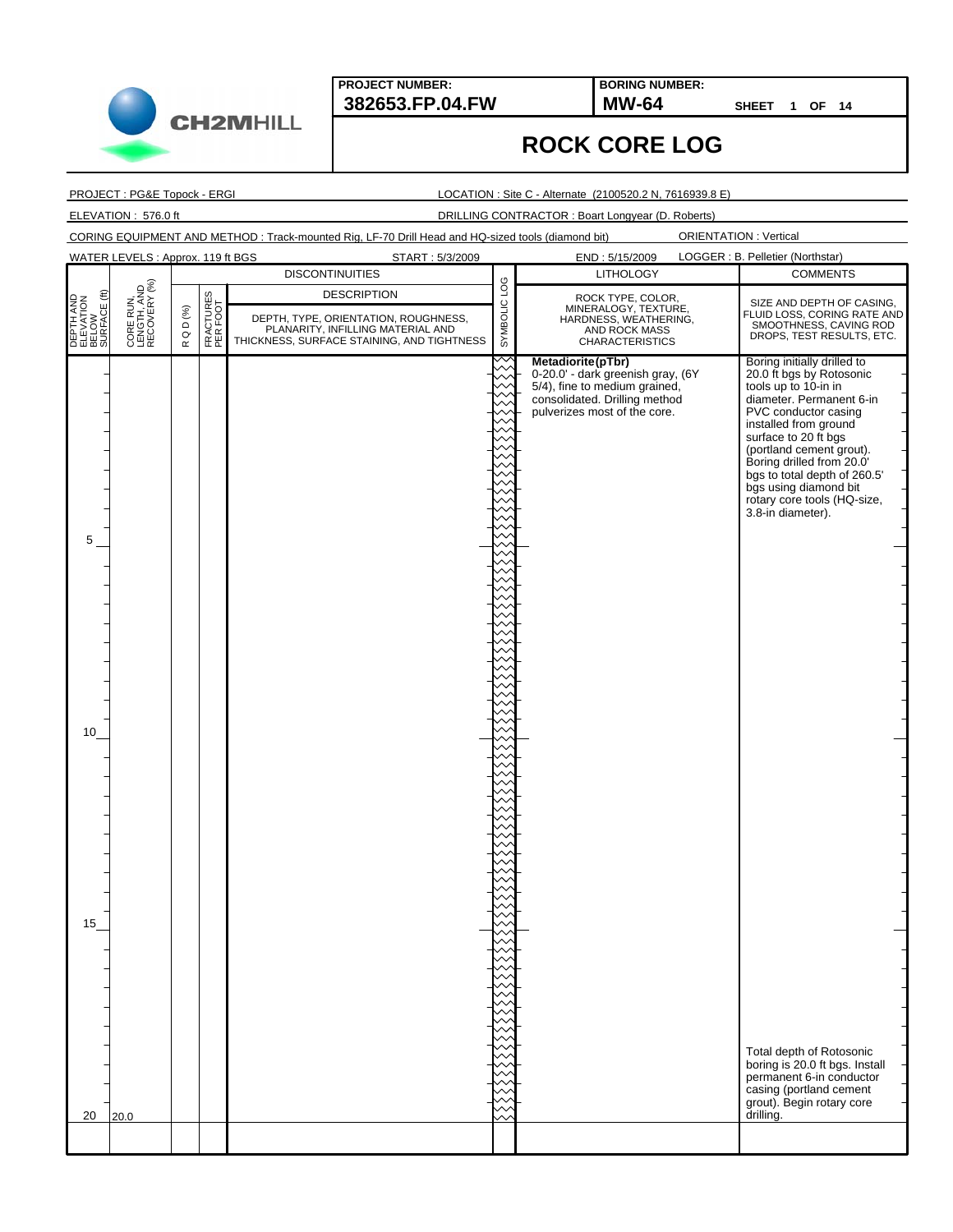**382653.FP.04.FW MW-64-260 BORING NUMBER:**

**SHEET 2 OF 14**

PROJECT : PG&E Topock - ERGI

**CH2MHILL** 

LOCATION : Site C - Alternate (2100520.2 N, 7616939.8 E)

**ROCK CORE LOG**

ELEVATION : 576.0 ft DRILLING CONTRACTOR : Boart Longyear (D. Roberts)

CORING EQUIPMENT AND METHOD : Track-mounted Rig, LF-70 Drill Head and HQ-sized tools (diamond bit)

|                                                 | WATER LEVELS: Approx. 119 ft BGS          |                                |                       | START: 5/3/2009                                                                                                                               |              | END: 5/15/2009                                                                                                                                                                         | LOGGER : B. Pelletier (Northstar)                                                                                                                                               |
|-------------------------------------------------|-------------------------------------------|--------------------------------|-----------------------|-----------------------------------------------------------------------------------------------------------------------------------------------|--------------|----------------------------------------------------------------------------------------------------------------------------------------------------------------------------------------|---------------------------------------------------------------------------------------------------------------------------------------------------------------------------------|
|                                                 |                                           |                                |                       | <b>DISCONTINUITIES</b>                                                                                                                        |              | <b>LITHOLOGY</b>                                                                                                                                                                       | <b>COMMENTS</b>                                                                                                                                                                 |
| DEPTH AND<br>ELEVATION<br>BELOW<br>SURFACE (ft) | CORE RUN,<br>LENGTH, AND<br>RECOVERY (%)  | $D$ (%)<br>$\circ$<br>$\simeq$ | FRACTURES<br>PER FOOT | <b>DESCRIPTION</b><br>DEPTH, TYPE, ORIENTATION, ROUGHNESS,<br>PLANARITY, INFILLING MATERIAL AND<br>THICKNESS, SURFACE STAINING, AND TIGHTNESS | SYMBOLIC LOG | ROCK TYPE, COLOR,<br>MINERALOGY, TEXTURE,<br>HARDNESS, WEATHERING,<br>AND ROCK MASS<br><b>CHARACTERISTICS</b>                                                                          | SIZE AND DEPTH OF CASING,<br>FLUID LOSS, CORING RATE AND<br>SMOOTHNESS, CAVING ROD<br>DROPS, TEST RESULTS, ETC.                                                                 |
|                                                 | R <sub>1</sub><br>$5.5$ ft                |                                | $\overline{2}$<br>1   |                                                                                                                                               |              | Metadiorite(pTbr)<br>20.0-26.6' - dusky yellow green,<br>(5GY 5/2), intermediate (dioritic)<br>mineralogy, fine to medium grained,<br>strong (R4), unweathered, massive<br>to foliated | General Note: The<br>metadiorite bedrock<br>exhibits many small<br>healed fractures (1-3 mm)<br>of somewhat random<br>orientation. These healed<br>fractures create             |
|                                                 | 77%                                       | 90                             | >10<br>>5             | 22.5' - Joint, >60 deg, iron staining,<br>weathered<br>23.5' - Joint, >60 deg, no staining                                                    |              |                                                                                                                                                                                        | weaknesses in the rock. It<br>can be difficult to<br>determine if the<br>metadiorite is jointed in-<br>situ, or if the<br>discontinuities are caused<br>by the drilling method. |
| 25                                              | 25.5<br>R <sub>2</sub><br>$1.1$ ft<br>80% | 20                             | 2<br>$>10$            |                                                                                                                                               |              |                                                                                                                                                                                        | Intervals with fracture per<br>foot counts >10 are likely<br>caused by drilling.<br>$R1 = 32.0$ min                                                                             |
|                                                 | 26.6                                      |                                | >10<br>2              | 27.5' - Joint, 30 deg, 1-2 mm calcite infilling,<br>no staining, relatively straight, tight                                                   |              | 26.6-35.7' - grayish olive, (10Y 4/2),<br>medium grained, rare serpentine<br>replacement along fractures                                                                               | $R2 = 18.0$ min                                                                                                                                                                 |
| 30                                              |                                           |                                | 5<br>8                | 28.8' - Joint, >60 deg, rough, undulating,<br>calcite infilling, iron staining                                                                |              |                                                                                                                                                                                        |                                                                                                                                                                                 |
|                                                 | R3<br>8.9 ft<br>94%                       | 55                             | 3<br>>10              |                                                                                                                                               |              |                                                                                                                                                                                        |                                                                                                                                                                                 |
|                                                 |                                           |                                | 2<br>2                | 33' - Joint, > 60 deg, multiple fractures, dark<br>brown staining                                                                             |              |                                                                                                                                                                                        |                                                                                                                                                                                 |
| 35                                              | 35.5                                      |                                | 2<br>3                | 35' - Joint, >60 deg, multiple fractures, some<br>near 90 deg                                                                                 |              | 35.7-40.0' - grayish olive, (10Y 4/2),                                                                                                                                                 | $R3 = 38.0$ min                                                                                                                                                                 |
|                                                 |                                           |                                | 3<br>3                | 36' - Joint, 25 deg, < 2 mm calcite infilling,<br>staining, straight<br>37.7' - Multiple joints, undulating, heavy                            |              | medium to coarse grained, strong<br>(R4), common calcite replacement,<br>rare foliations                                                                                               |                                                                                                                                                                                 |
| 40                                              |                                           |                                | 5<br>6                | staining<br>38.5' - Joint, 35 deg, straight<br>39' - Fracture zone, calcite and silica<br>infilling, no staining                              |              |                                                                                                                                                                                        |                                                                                                                                                                                 |
|                                                 |                                           |                                |                       |                                                                                                                                               |              |                                                                                                                                                                                        |                                                                                                                                                                                 |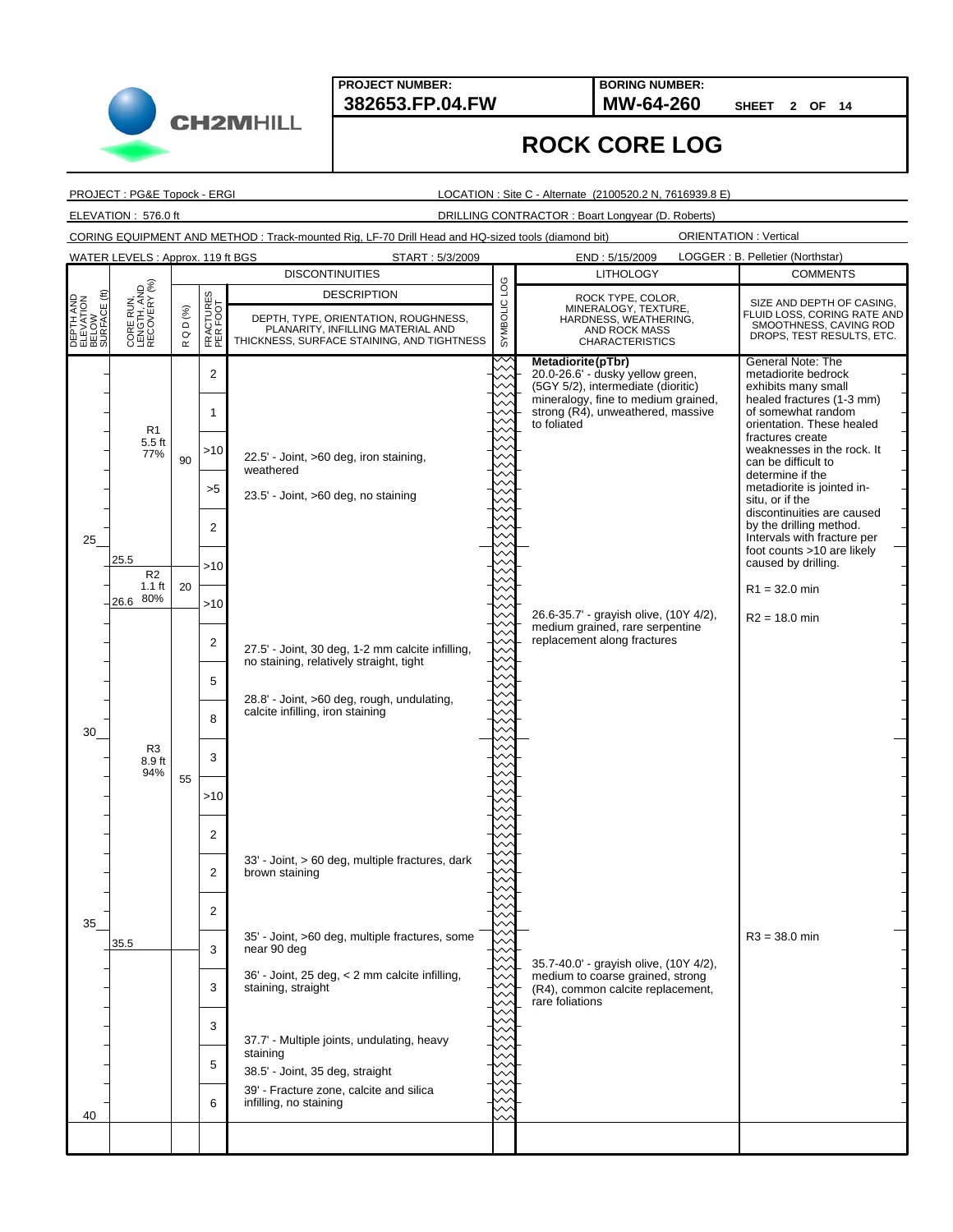**382653.FP.04.FW MW-64 BORING NUMBER:**

**SHEET 3 OF 14**

## **ROCK CORE LOG**

PROJECT : PG&E Topock - ERGI

LOCATION : Site C - Alternate (2100520.2 N, 7616939.8 E)

ELEVATION : 576.0 ft DRILLING CONTRACTOR : Boart Longyear (D. Roberts)

CORING EQUIPMENT AND METHOD : Track-mounted Rig, LF-70 Drill Head and HQ-sized tools (diamond bit) ORIENTATION : Vertical

|                                                 | WATER LEVELS: Approx. 119 ft BGS         |                                                 |                       | START: 5/3/2009                                                                           |              | END: 5/15/2009                                                    | LOGGER : B. Pelletier (Northstar)                   |
|-------------------------------------------------|------------------------------------------|-------------------------------------------------|-----------------------|-------------------------------------------------------------------------------------------|--------------|-------------------------------------------------------------------|-----------------------------------------------------|
|                                                 |                                          |                                                 |                       | <b>DISCONTINUITIES</b>                                                                    |              | <b>LITHOLOGY</b>                                                  | <b>COMMENTS</b>                                     |
|                                                 |                                          |                                                 |                       | <b>DESCRIPTION</b>                                                                        |              | ROCK TYPE, COLOR,                                                 | SIZE AND DEPTH OF CASING,                           |
| DEPTH AND<br>ELEVATION<br>BELOW<br>SURFACE (ft) | CORE RUN,<br>LENGTH, AND<br>RECOVERY (%) | $\textsf{Q}\mathrel{\mathsf{D}}(\mathcal{Y}_0)$ | FRACTURES<br>PER FOOT | DEPTH, TYPE, ORIENTATION, ROUGHNESS,                                                      | SYMBOLIC LOG | MINERALOGY, TEXTURE,<br>HARDNESS, WEATHERING,                     | FLUID LOSS, CORING RATE AND                         |
|                                                 |                                          |                                                 |                       | PLANARITY, INFILLING MATERIAL AND<br>THICKNESS, SURFACE STAINING, AND TIGHTNESS           |              | AND ROCK MASS                                                     | SMOOTHNESS, CAVING ROD<br>DROPS, TEST RESULTS, ETC. |
|                                                 |                                          | $\simeq$                                        |                       |                                                                                           |              | <b>CHARACTERISTICS</b>                                            |                                                     |
|                                                 | R4                                       | 85                                              | 8                     | 40' - Fracture zone, 60 deg and near 90<br>deg, calcite infilling, rare staining, some    |              | Metadiorite(pTbr)<br>40-65.3' - grayish olive, (10Y 4/2),         |                                                     |
|                                                 | 10 ft<br>100%                            |                                                 |                       | chlorite infill?                                                                          |              | intermediate (dioritic) mineralogy,                               |                                                     |
|                                                 |                                          |                                                 | 5                     |                                                                                           |              | medium to coarse grained, strong<br>(R4), unweathered, massive to |                                                     |
|                                                 |                                          |                                                 |                       |                                                                                           |              | foliated                                                          |                                                     |
|                                                 |                                          |                                                 | 4                     |                                                                                           |              |                                                                   |                                                     |
|                                                 |                                          |                                                 |                       |                                                                                           |              |                                                                   |                                                     |
|                                                 |                                          |                                                 | $\overline{7}$        |                                                                                           |              |                                                                   |                                                     |
|                                                 |                                          |                                                 |                       |                                                                                           |              |                                                                   |                                                     |
|                                                 |                                          |                                                 | 8                     |                                                                                           |              |                                                                   |                                                     |
| 45                                              |                                          |                                                 |                       | 44.5' - multiple fractures as above                                                       |              |                                                                   |                                                     |
|                                                 | 45.5                                     |                                                 | 6                     |                                                                                           |              |                                                                   | $R4 = 25.0$ min                                     |
|                                                 |                                          |                                                 |                       |                                                                                           |              |                                                                   |                                                     |
|                                                 |                                          |                                                 | 4                     |                                                                                           |              |                                                                   |                                                     |
|                                                 |                                          |                                                 |                       | 46.5' - Joint, 60 deg, multiple smaller<br>undulating joints, calcite infill, common iron |              |                                                                   |                                                     |
|                                                 |                                          |                                                 | 6                     | staining                                                                                  |              |                                                                   |                                                     |
|                                                 |                                          |                                                 |                       |                                                                                           |              |                                                                   |                                                     |
|                                                 |                                          |                                                 | >10                   | 48' - Fracture zone, near 90 deg, common<br>fine fractures $(< 1$ mm), predominately high |              |                                                                   |                                                     |
|                                                 | R <sub>5</sub><br>8 ft                   |                                                 |                       | angle                                                                                     |              |                                                                   |                                                     |
|                                                 | 90%                                      | 82                                              | >10                   | 49' - Joint, 60 deg, 1-2 mm calcite infilling                                             |              |                                                                   |                                                     |
| 50                                              |                                          |                                                 |                       | 50' - Fracture zone, common staining                                                      |              |                                                                   |                                                     |
|                                                 |                                          |                                                 | 8                     |                                                                                           |              |                                                                   |                                                     |
|                                                 |                                          |                                                 |                       | 51.0-53.0' - Fracture zone, near 90 deg,                                                  |              |                                                                   |                                                     |
|                                                 |                                          |                                                 | >10                   | undulating, moderate iron staining                                                        |              |                                                                   |                                                     |
|                                                 |                                          |                                                 |                       |                                                                                           |              | 52.0' - moderate foliation, silica and                            |                                                     |
|                                                 |                                          |                                                 | 8                     |                                                                                           |              | calcite replacement                                               |                                                     |
|                                                 |                                          |                                                 |                       | 53.0-55.0' - microfractures, undulating                                                   |              |                                                                   | $R5 = 47.0$ min                                     |
|                                                 | 53.5<br>R <sub>6</sub>                   |                                                 | 6                     |                                                                                           |              |                                                                   |                                                     |
|                                                 | 1.8 <sub>ft</sub><br>90%                 |                                                 |                       |                                                                                           |              |                                                                   |                                                     |
|                                                 |                                          | 85                                              | 6                     |                                                                                           |              |                                                                   |                                                     |
| 55                                              | 55.3                                     |                                                 |                       |                                                                                           |              |                                                                   | $R6 = 18.0$ min                                     |
|                                                 |                                          |                                                 | 6                     |                                                                                           |              |                                                                   |                                                     |
|                                                 |                                          |                                                 |                       |                                                                                           |              |                                                                   |                                                     |
|                                                 |                                          |                                                 | 8                     |                                                                                           |              |                                                                   |                                                     |
|                                                 |                                          |                                                 |                       |                                                                                           |              |                                                                   |                                                     |
|                                                 | R7<br>5.7 ft                             |                                                 | >10                   |                                                                                           |              |                                                                   |                                                     |
|                                                 | 95%                                      | 42                                              |                       | 58' - Fracture zone, strong iron staining,                                                |              |                                                                   |                                                     |
|                                                 |                                          |                                                 | >10                   | heavy calcite and silica replacement                                                      |              |                                                                   |                                                     |
|                                                 |                                          |                                                 |                       |                                                                                           |              |                                                                   |                                                     |
| 60                                              |                                          |                                                 | 8                     |                                                                                           |              |                                                                   |                                                     |
|                                                 |                                          |                                                 |                       |                                                                                           |              |                                                                   |                                                     |
|                                                 |                                          |                                                 |                       |                                                                                           |              |                                                                   |                                                     |

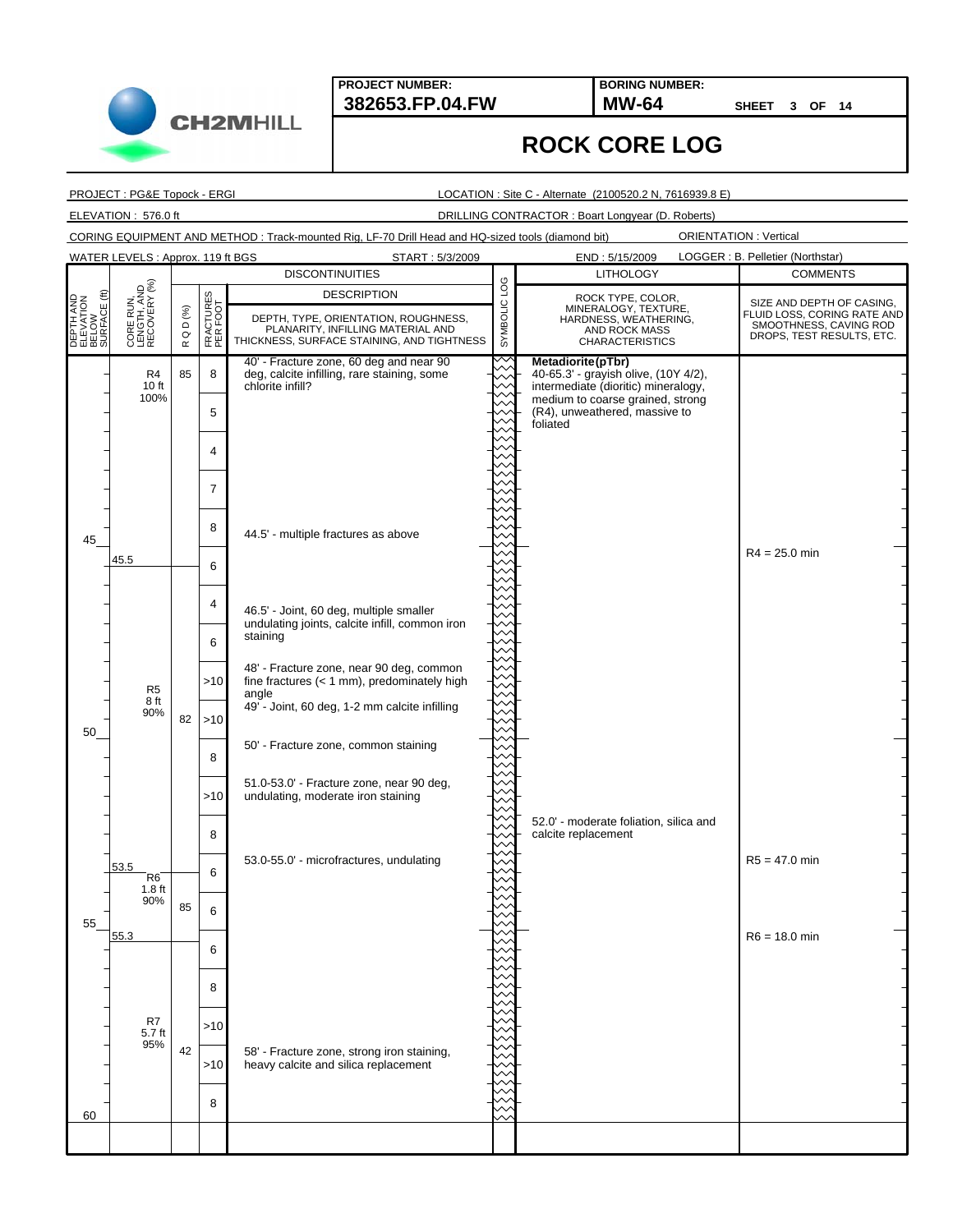START: 5/3/2009

**BORING NUMBER:**

**SHEET 4 OF 14**

#### **ROCK CORE LOG**

PROJECT : PG&E Topock - ERGI

WATER LEVELS : Approx. 119 ft BGS

LOCATION : Site C - Alternate (2100520.2 N, 7616939.8 E)

ELEVATION : 576.0 ft DRILLING CONTRACTOR : Boart Longyear (D. Roberts)

CORING EQUIPMENT AND METHOD : Track-mounted Rig, LF-70 Drill Head and HQ-sized tools (diamond bit)

|                                                 |                                             |                        |                       | <b>DISCONTINUITIES</b>                                                                                                                        |              | <b>LITHOLOGY</b>                                                                                                  | <b>COMMENTS</b>                                                                                                 |
|-------------------------------------------------|---------------------------------------------|------------------------|-----------------------|-----------------------------------------------------------------------------------------------------------------------------------------------|--------------|-------------------------------------------------------------------------------------------------------------------|-----------------------------------------------------------------------------------------------------------------|
| DEPTH AND<br>ELEVATION<br>BELOW<br>SURFACE (ft) | CORE RUN,<br>LENGTH, AND<br>RECOVERY (%)    | Q D $(%)$<br>$\propto$ | FRACTURES<br>PER FOOT | <b>DESCRIPTION</b><br>DEPTH, TYPE, ORIENTATION, ROUGHNESS,<br>PLANARITY, INFILLING MATERIAL AND<br>THICKNESS, SURFACE STAINING, AND TIGHTNESS | SYMBOLIC LOG | ROCK TYPE, COLOR,<br>MINERALOGY, TEXTURE,<br>HARDNESS, WEATHERING,<br>AND ROCK MASS<br><b>CHARACTERISTICS</b>     | SIZE AND DEPTH OF CASING,<br>FLUID LOSS, CORING RATE AND<br>SMOOTHNESS, CAVING ROD<br>DROPS, TEST RESULTS, ETC. |
|                                                 | 61.0                                        |                        | 6                     |                                                                                                                                               |              | Metadiorite (pTbr)<br>60-65.3' - grayish olive, (10Y 4/2),<br>medium to coarse grained, foliated<br>61' - massive | $R7 = 28.0$ min                                                                                                 |
|                                                 | R <sub>8</sub>                              |                        | 8<br>8                |                                                                                                                                               |              |                                                                                                                   |                                                                                                                 |
|                                                 | 4.5 ft<br>95%                               | 70                     | >10                   |                                                                                                                                               |              |                                                                                                                   |                                                                                                                 |
| 65                                              |                                             |                        | 8                     | 64' - multiple small (< 1mm) fractures                                                                                                        |              |                                                                                                                   |                                                                                                                 |
|                                                 | 65.5                                        |                        | 8                     |                                                                                                                                               |              | 65.3-105.0' - grayish olive, (10Y<br>4/2), to light olive, (10Y 5/4),<br>medium grained, strong (R4),             | $R8 = 11.0$ min                                                                                                 |
|                                                 |                                             |                        | 8                     | 66.5' - Joint, >60 deg, undulating, no<br>staining, tight                                                                                     |              | unweathered to slightly weathered                                                                                 |                                                                                                                 |
|                                                 |                                             |                        | 8<br>$>10$            |                                                                                                                                               |              |                                                                                                                   |                                                                                                                 |
| 70                                              | R9<br>8.3 ft<br>94%                         | 39                     | $>10$                 |                                                                                                                                               |              |                                                                                                                   |                                                                                                                 |
|                                                 |                                             |                        | >10                   | 70' - Fracture zone, rough, undulating, no<br>staining, tight                                                                                 |              |                                                                                                                   |                                                                                                                 |
|                                                 |                                             |                        | 8                     |                                                                                                                                               |              |                                                                                                                   |                                                                                                                 |
|                                                 |                                             |                        | 8<br>6                | 73' - Fracture, 20 deg, smooth, brown<br>staining, tight                                                                                      |              |                                                                                                                   | $R9 = 24.0$ min                                                                                                 |
| 75                                              | 73.8<br>R <sub>10</sub><br>$1.5$ ft<br>100% | 37                     | 8                     |                                                                                                                                               |              |                                                                                                                   |                                                                                                                 |
|                                                 | 75.3                                        |                        | >10                   |                                                                                                                                               |              |                                                                                                                   | $R10 = 22.0$ min                                                                                                |
|                                                 |                                             |                        | $>10$                 | 76' - Fracture zone, rough, undulating,<br>stained<br>77.0-79.0' - Fracture zone, healed with silica                                          |              | 76.0' - slightly weathered<br>77.0-79.0' - foliated                                                               |                                                                                                                 |
|                                                 | R <sub>11</sub><br>6.7 ft<br>93%            |                        | 8<br>>10              |                                                                                                                                               |              |                                                                                                                   |                                                                                                                 |
| 80                                              |                                             | 30                     | 8                     |                                                                                                                                               |              |                                                                                                                   |                                                                                                                 |
|                                                 |                                             |                        |                       |                                                                                                                                               |              |                                                                                                                   |                                                                                                                 |

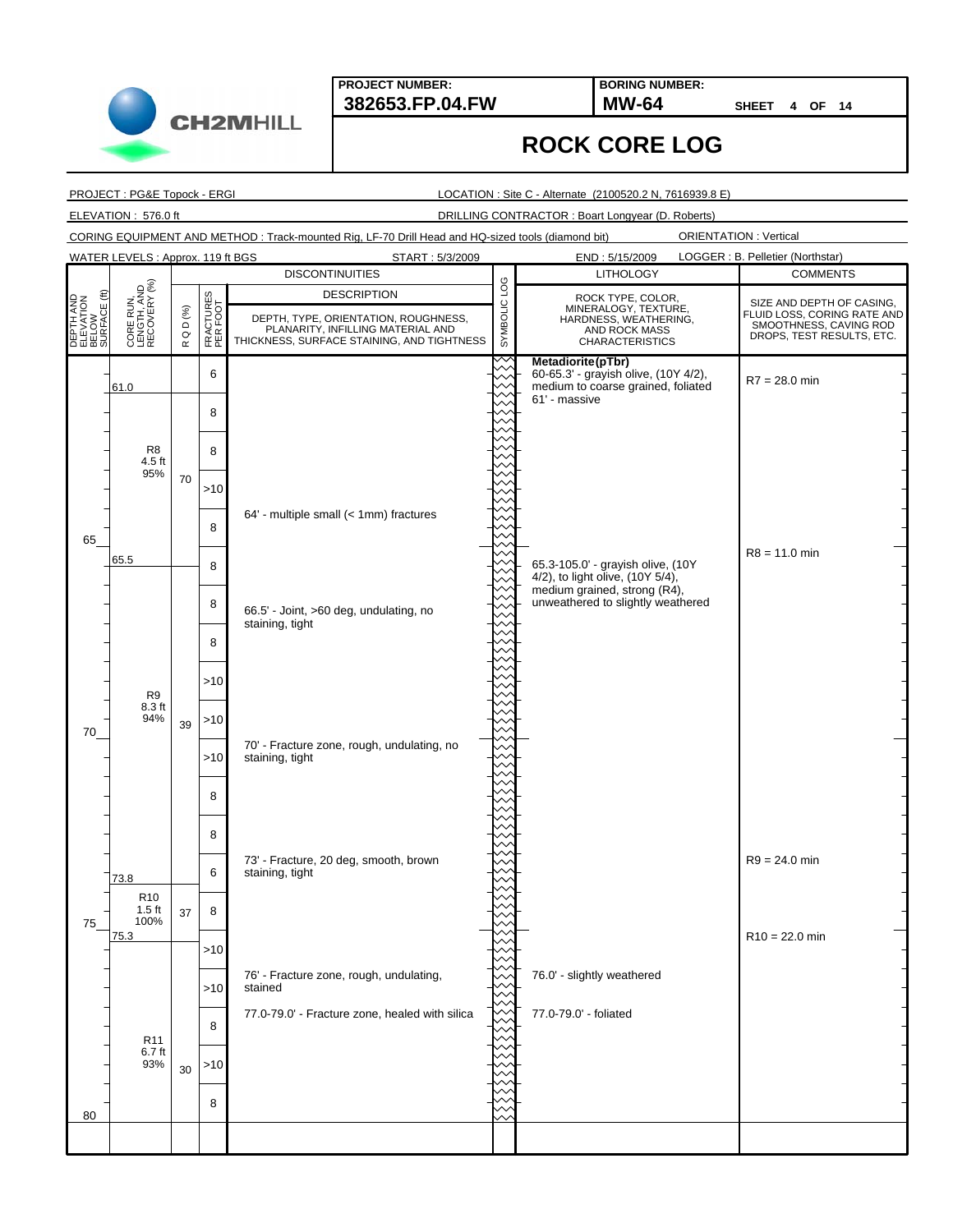**382653.FP.04.FW MW-64 BORING NUMBER:**

**SHEET 5 OF 14**

## **ROCK CORE LOG**

PROJECT : PG&E Topock - ERGI

LOCATION : Site C - Alternate (2100520.2 N, 7616939.8 E)

ELEVATION : 576.0 ft DRILLING CONTRACTOR : Boart Longyear (D. Roberts)

CORING EQUIPMENT AND METHOD : Track-mounted Rig, LF-70 Drill Head and HQ-sized tools (diamond bit)

ORIENTATION : Vertical

|                                                 | WATER LEVELS : Approx. 119 ft BGS        |                           |                       | START: 5/3/2009                                                                                                                               |              |                                                                                                               | LOGGER : B. Pelletier (Northstar)                                                                               |
|-------------------------------------------------|------------------------------------------|---------------------------|-----------------------|-----------------------------------------------------------------------------------------------------------------------------------------------|--------------|---------------------------------------------------------------------------------------------------------------|-----------------------------------------------------------------------------------------------------------------|
|                                                 |                                          |                           |                       | <b>DISCONTINUITIES</b>                                                                                                                        |              | <b>LITHOLOGY</b>                                                                                              | <b>COMMENTS</b>                                                                                                 |
| DEPTH AND<br>ELEVATION<br>BELOW<br>SURFACE (ft) | CORE RUN,<br>LENGTH, AND<br>RECOVERY (%) | $Q D$ $(\%)$<br>$\propto$ | FRACTURES<br>PER FOOT | <b>DESCRIPTION</b><br>DEPTH, TYPE, ORIENTATION, ROUGHNESS,<br>PLANARITY, INFILLING MATERIAL AND<br>THICKNESS, SURFACE STAINING, AND TIGHTNESS | SYMBOLIC LOG | ROCK TYPE, COLOR,<br>MINERALOGY, TEXTURE,<br>HARDNESS, WEATHERING,<br>AND ROCK MASS<br><b>CHARACTERISTICS</b> | SIZE AND DEPTH OF CASING,<br>FLUID LOSS, CORING RATE AND<br>SMOOTHNESS, CAVING ROD<br>DROPS, TEST RESULTS, ETC. |
|                                                 |                                          |                           | >10                   | 80.0-82.0' - Fracture zone, calcite infilling                                                                                                 |              | Metadiorite(pTbr)<br>80.0-105.0' - grayish olive, (10Y<br>4/2), to light olive, (10Y 5/4),                    |                                                                                                                 |
|                                                 | 82.0                                     |                           | >10                   |                                                                                                                                               |              | intermediate (dioritic) mineralogy,<br>medium grained, strong (R4),<br>unweathered to slightly weathered,     | $R11 = 23.0$ min                                                                                                |
|                                                 | R <sub>12</sub>                          |                           | 8                     |                                                                                                                                               |              | massive to foliated                                                                                           |                                                                                                                 |
|                                                 | 3.3 <sub>ft</sub><br>92%                 | 73                        | 8                     | 83.5' - Fracture, 60 deg, calcite infilling,                                                                                                  |              |                                                                                                               |                                                                                                                 |
| 85                                              |                                          |                           | 8                     | staining<br>84.5' - Fracture zone, calcite infilling,                                                                                         |              |                                                                                                               |                                                                                                                 |
|                                                 | 85.3                                     |                           | 6                     | staining                                                                                                                                      |              |                                                                                                               | $R12 = 14.0$ min                                                                                                |
|                                                 |                                          |                           | 6                     | 86.0-88.0' - Fractures (3), 40 deg, smooth,<br>minor infilling, some staining, tight                                                          |              |                                                                                                               |                                                                                                                 |
|                                                 |                                          |                           | 8                     |                                                                                                                                               |              |                                                                                                               |                                                                                                                 |
|                                                 | R <sub>13</sub>                          |                           | 8                     |                                                                                                                                               |              |                                                                                                               |                                                                                                                 |
| 90                                              | 8.7 ft<br>97%                            | 73                        | 8                     | 89' - Fracture zone, rough, undulating                                                                                                        |              |                                                                                                               |                                                                                                                 |
|                                                 |                                          |                           | 8                     |                                                                                                                                               |              |                                                                                                               |                                                                                                                 |
|                                                 |                                          |                           | >10                   | 92.0-94.0' - Heavily fractured chlorite (?) rich                                                                                              |              |                                                                                                               |                                                                                                                 |
|                                                 |                                          |                           | >10                   | fluid replacement, mostly healed, strong iron<br>staining                                                                                     |              |                                                                                                               |                                                                                                                 |
|                                                 | 94.0<br>R <sub>14</sub>                  |                           | >10                   |                                                                                                                                               |              |                                                                                                               | $R13 = 36.0$ min                                                                                                |
| 95                                              | 1.3 <sub>ft</sub><br>80%<br>95.3         | 10                        | >10                   | 95' - Fracture zone, undulating, staining                                                                                                     |              |                                                                                                               | $R14 = 4.0$ min                                                                                                 |
|                                                 |                                          |                           | z                     |                                                                                                                                               |              |                                                                                                               |                                                                                                                 |
|                                                 | R <sub>15</sub><br>5 <sub>ft</sub>       |                           | >10                   |                                                                                                                                               |              |                                                                                                               |                                                                                                                 |
|                                                 | 90%                                      | 42                        | >10<br>8              |                                                                                                                                               |              |                                                                                                               |                                                                                                                 |
|                                                 |                                          |                           | >10                   | 99.0-100.5' - Fracture zone, staining                                                                                                         |              | 99.0-100.5' - medium strong (R3)                                                                              |                                                                                                                 |
| 100                                             |                                          |                           |                       |                                                                                                                                               |              |                                                                                                               |                                                                                                                 |
|                                                 |                                          |                           |                       |                                                                                                                                               |              |                                                                                                               |                                                                                                                 |

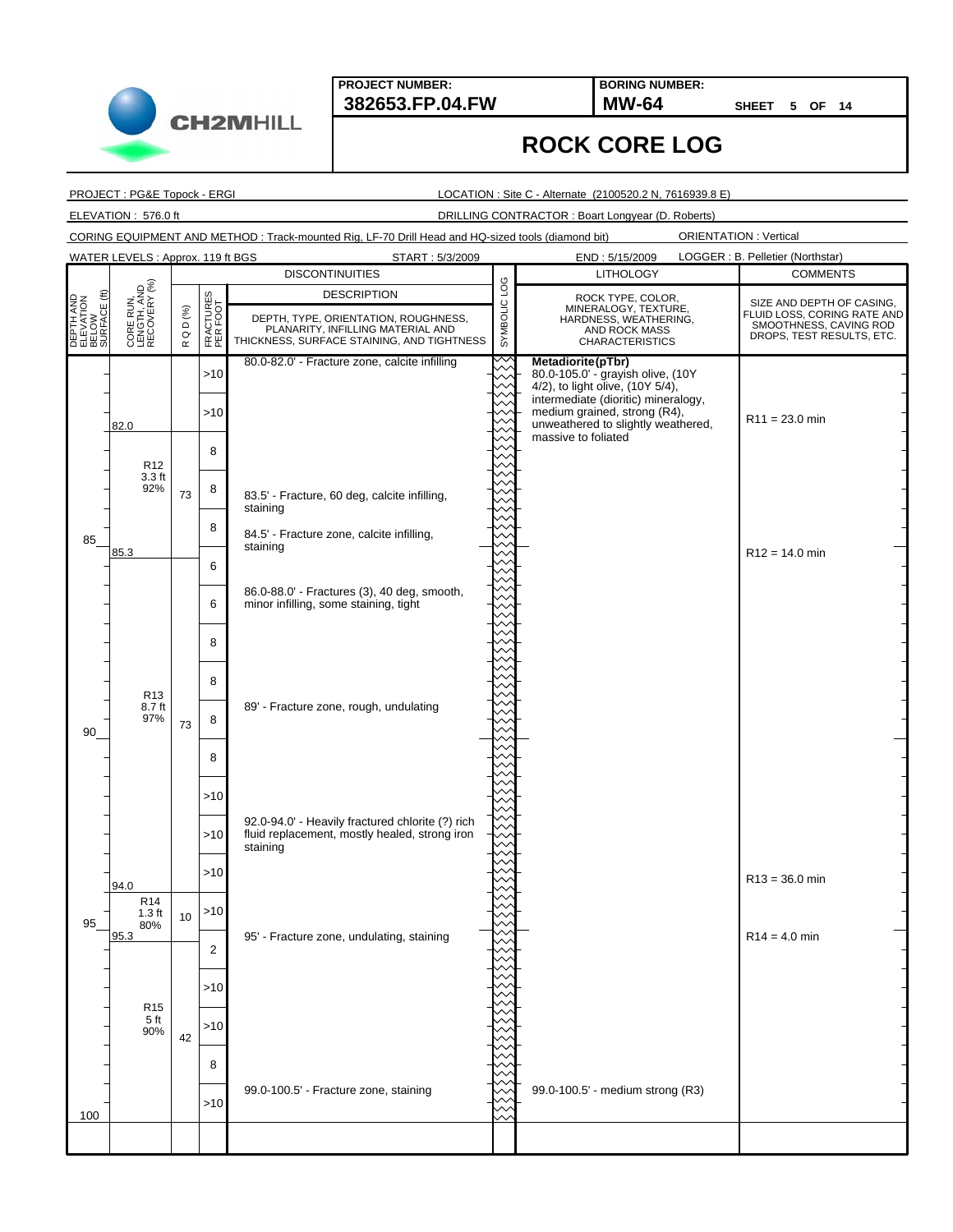**BORING NUMBER:**

**SHEET 6 OF 14**

#### **ROCK CORE LOG**

PROJECT : PG&E Topock - ERGI

LOCATION : Site C - Alternate (2100520.2 N, 7616939.8 E)

ELEVATION : 576.0 ft DRILLING CONTRACTOR : Boart Longyear (D. Roberts)

CORING EQUIPMENT AND METHOD : Track-mounted Rig, LF-70 Drill Head and HQ-sized tools (diamond bit)

|                                                 | WATER LEVELS: Approx. 119 ft BGS              |                              |                       | START: 5/3/2009                                                                                                                               |              | END: 5/15/2009                                                                                                       | LOGGER : B. Pelletier (Northstar)                                                                               |
|-------------------------------------------------|-----------------------------------------------|------------------------------|-----------------------|-----------------------------------------------------------------------------------------------------------------------------------------------|--------------|----------------------------------------------------------------------------------------------------------------------|-----------------------------------------------------------------------------------------------------------------|
|                                                 |                                               |                              |                       | <b>DISCONTINUITIES</b>                                                                                                                        |              | <b>LITHOLOGY</b>                                                                                                     | <b>COMMENTS</b>                                                                                                 |
| DEPTH AND<br>ELEVATION<br>BELOW<br>SURFACE (ft) | CORE RUN,<br>LENGTH, AND<br>RECOVERY (%)      | D (%)<br>$\circ$<br>$\simeq$ | FRACTURES<br>PER FOOT | <b>DESCRIPTION</b><br>DEPTH, TYPE, ORIENTATION, ROUGHNESS,<br>PLANARITY, INFILLING MATERIAL AND<br>THICKNESS, SURFACE STAINING, AND TIGHTNESS | SYMBOLIC LOG | ROCK TYPE, COLOR,<br>MINERALOGY, TEXTURE,<br>HARDNESS, WEATHERING,<br><b>AND ROCK MASS</b><br><b>CHARACTERISTICS</b> | SIZE AND DEPTH OF CASING,<br>FLUID LOSS, CORING RATE AND<br>SMOOTHNESS, CAVING ROD<br>DROPS, TEST RESULTS, ETC. |
|                                                 | 100.3                                         |                              | >10                   |                                                                                                                                               |              | Metadiorite(pTbr)<br>100.0-105.0"- grayish olive, (10Y<br>4/2), to light olive, (10Y 5/4),                           | $R15 = 21.0$ min                                                                                                |
|                                                 |                                               |                              | 8                     |                                                                                                                                               |              | intermediate (dioritic) mineralogy,<br>medium grained, strong (R4),<br>unweathered to slightly weathered,            |                                                                                                                 |
|                                                 | R <sub>16</sub><br>5 ft<br>84%                | 20                           | >10                   | 102.0-105.3' - Fracture zone, rough,<br>undulating, $<$ 1 mm infilling, heavy staining                                                        |              | massive to foliated                                                                                                  |                                                                                                                 |
|                                                 |                                               |                              | >10                   |                                                                                                                                               |              |                                                                                                                      |                                                                                                                 |
| 105                                             |                                               |                              | >10                   |                                                                                                                                               |              |                                                                                                                      |                                                                                                                 |
|                                                 | 105.3                                         |                              | 8                     | 105.3-108.0' - Fracture zone, rough,<br>undulating, little to none infilling, staining                                                        |              | 105.0-260.0' - grayish olive, (10Y<br>4/2), intermediate (dioritic)<br>mineralogy, medium to coarse                  | $R16 = 27.0$ min                                                                                                |
|                                                 |                                               |                              | 8                     |                                                                                                                                               |              | grained, strong (R4), unweathered<br>to slightly weathered, massive to<br>foliated                                   |                                                                                                                 |
|                                                 | R <sub>17</sub><br>5.7 ft<br>96%              |                              | 8                     |                                                                                                                                               |              |                                                                                                                      |                                                                                                                 |
|                                                 |                                               | 29                           | >10                   | 108.0-111.0' - Fracture zone, little to none<br>infilling, rock fragmented                                                                    |              |                                                                                                                      |                                                                                                                 |
| 110                                             |                                               |                              | >10                   |                                                                                                                                               |              |                                                                                                                      |                                                                                                                 |
|                                                 | 111.0                                         |                              | >10                   | 111' - Fracture zone, staining                                                                                                                |              |                                                                                                                      | $R17 = 15.5$ min                                                                                                |
|                                                 | R <sub>18</sub><br>$2.5$ ft<br>80%            |                              | 8                     |                                                                                                                                               |              |                                                                                                                      |                                                                                                                 |
|                                                 |                                               | 20                           | 8                     |                                                                                                                                               |              |                                                                                                                      | $R18 = 26.0$ min                                                                                                |
|                                                 | 113.5<br>R <sub>19</sub><br>1.8 <sub>ft</sub> |                              | >10                   |                                                                                                                                               |              | 113.5' - medium strong (R3)                                                                                          |                                                                                                                 |
| 115                                             | 77%<br>115.3                                  | 0                            | >10                   | 115.0-118.0' - Minor fracturing, some infill,                                                                                                 |              | 115.0' - medium to coarse grained,                                                                                   | $R19 = 6.0$ min                                                                                                 |
|                                                 |                                               |                              | 6                     | mostly tight, weak staining                                                                                                                   |              | strong (R4)                                                                                                          |                                                                                                                 |
|                                                 |                                               |                              | 6                     |                                                                                                                                               |              |                                                                                                                      |                                                                                                                 |
|                                                 |                                               |                              | 8                     | 118.0-120.0' - Fractures (3), 80-90 deg,                                                                                                      |              |                                                                                                                      |                                                                                                                 |
|                                                 | <b>R20</b><br>$8.2$ ft<br>98%                 | 55                           | >10<br>>10            | weak staining, tight                                                                                                                          |              |                                                                                                                      |                                                                                                                 |
| 120                                             |                                               |                              |                       |                                                                                                                                               |              |                                                                                                                      |                                                                                                                 |
|                                                 |                                               |                              |                       |                                                                                                                                               |              |                                                                                                                      |                                                                                                                 |

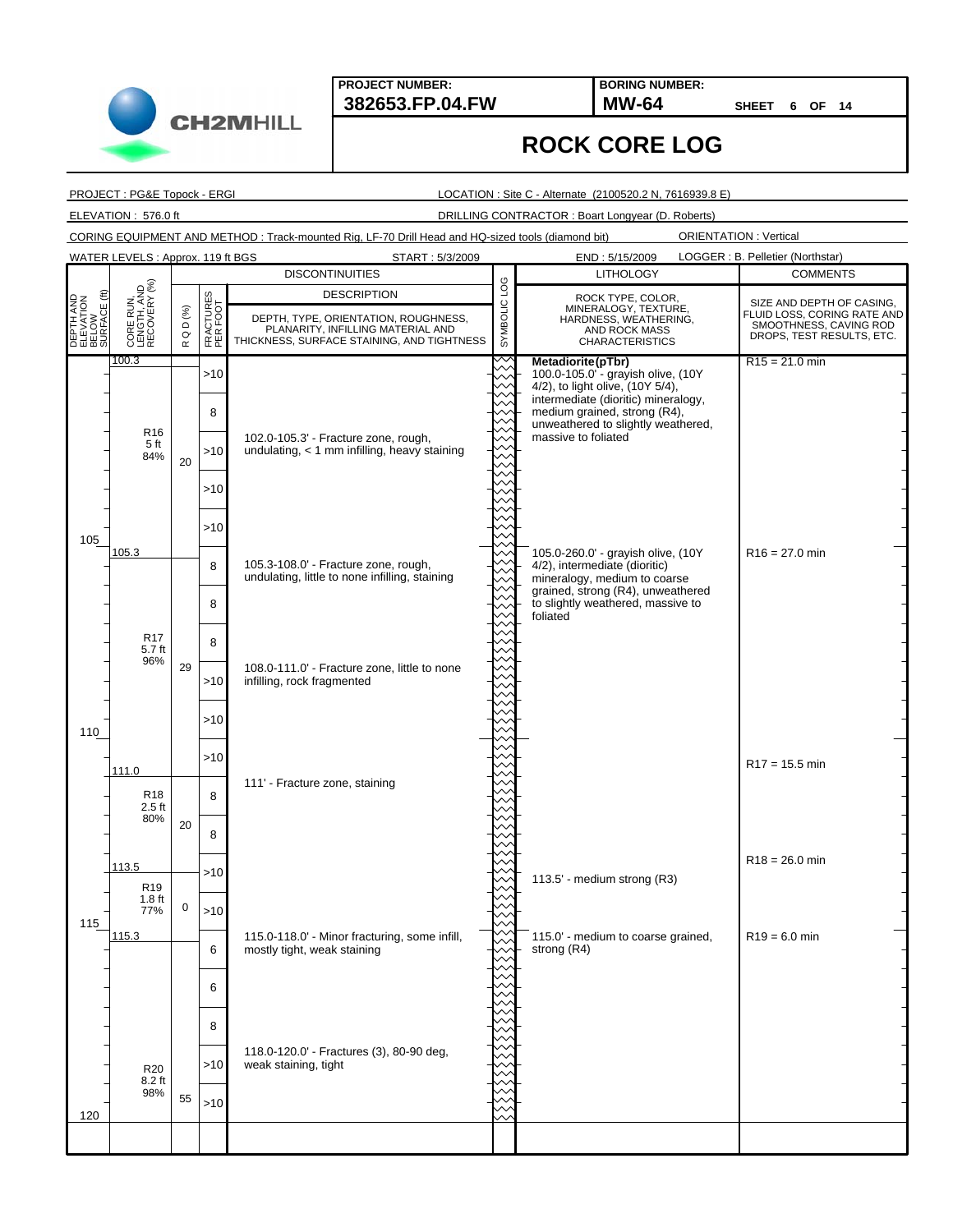**BORING NUMBER:**

**SHEET 7 OF 14**

ORIENTATION : Vertical

## **ROCK CORE LOG**

PROJECT : PG&E Topock - ERGI

LOCATION : Site C - Alternate (2100520.2 N, 7616939.8 E)

ELEVATION : 576.0 ft DRILLING CONTRACTOR : Boart Longyear (D. Roberts)

CORING EQUIPMENT AND METHOD : Track-mounted Rig, LF-70 Drill Head and HQ-sized tools (diamond bit)

121.5-123.0' - Fracture zone, smooth, 2-3 mm infilling 124' - Fracture zone, near 90 deg, rough, undulating, tight, healed 125.3-127.0' - Fracture zone, < 1 mm calcite infilling, heavy staining, some voids 130' - Highly fractured 133.5' - As above 136' - Fractures (2), 30 deg and vertical, rough, undulating, < 2 mm calcite infilling, most fractures healed 138' - Fractures (2), 70 deg and 20 deg, rough, abundant microfractures 123.5 125.3 130<sub>130.0</sub> 133.5 135.3 138.0 75 10 9 0 15 **Metadiorite(pTbr)** 105.0-260.0' - grayish olive, (10Y 4/2), intermediate (dioritic) mineralogy, medium to coarse grained, strong (R4), unweathered to slightly weathered, massive to foliated 121.5-123.0' - medium strong (R3), foliated 123.0' - strong (R4) 127.0' - medium strong (R3) 130.0' - foliated 133.5-135.3' - medium strong (R3) 135.3' - strong (R4) R20 = 32.0 min  $R21 = 4.5$  min R22 = 37.0 min  $R23 = 21.0$  min R24 = 11.5 min  $R25 = 21.0$  min 8 8 >10 8 8 >10 >10 >10 >10 >10 >10 >10 >10 >10 >10 >10 >10 >10 >10 >10 **DESCRIPTION<br>CONGRESS PROTECTS CONGRESS, PLANARITY, INFILLING MATERIAL AND<br>BELOW BELOW BELOW BELOW DEPTH, TYPE, ORIENTATION, ROUGHNESS, PLANARITY, INFILLING MATERIAL AND<br>BELOW BELOW BELOW BELOW PLANARITY, INFILLING MATERIA** THICKNESS, SURFACE STAINING, AND TIGHTNESS DESCRIPTION R Q D (%) FRACTURES PER FOOT START : 5/3/2009 END : 5/15/2009 125 135 140 LOGGER : B. Pelletier (Northstar) **DISCONTINUITIES COMMENTS** SIZE AND DEPTH OF CASING, FLUID LOSS, CORING RATE AND SMOOTHNESS, CAVING ROD DROPS, TEST RESULTS, ETC. LITHOLOGY CORE RUN, LENGTH, AND RECOVERY (%) ROCK TYPE, COLOR, MINERALOGY, TEXTURE, HARDNESS, WEATHERING, AND ROCK MASS CHARACTERISTICS WATER LEVELS : Approx. 119 ft BGS R22 4.7 ft 93% R23 3.5 ft 86%  $R24$ 1.8 ft 55% R25 2.7 ft 93% R21 1.8 ft 100%

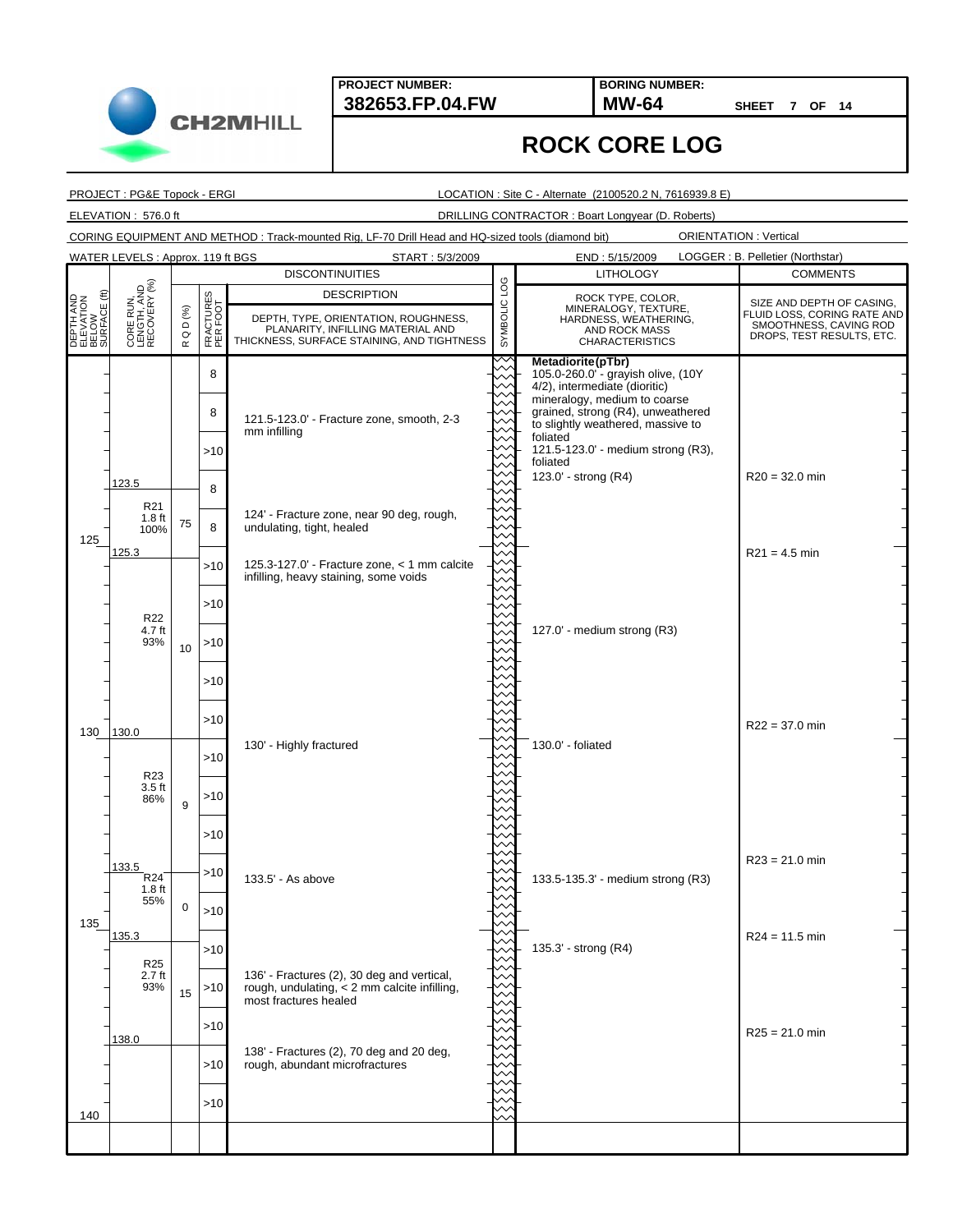**382653.FP.04.FW MW-64 BORING NUMBER:**

**SHEET 8 OF 14**

## **ROCK CORE LOG**

PROJECT : PG&E Topock - ERGI

**CH2MHILL** 

WATER LEVELS : Approx. 119 ft BGS

LOCATION : Site C - Alternate (2100520.2 N, 7616939.8 E)

ELEVATION : 576.0 ft DRILLING CONTRACTOR : Boart Longyear (D. Roberts)

CORING EQUIPMENT AND METHOD : Track-mounted Rig, LF-70 Drill Head and HQ-sized tools (diamond bit)

|                                                 |                                          |                          |                                      | <b>DISCONTINUITIES</b>                                                                                                  |              | <b>LITHOLOGY</b>                                                                                       | <b>COMMENTS</b>                                                                    |
|-------------------------------------------------|------------------------------------------|--------------------------|--------------------------------------|-------------------------------------------------------------------------------------------------------------------------|--------------|--------------------------------------------------------------------------------------------------------|------------------------------------------------------------------------------------|
|                                                 |                                          |                          |                                      | <b>DESCRIPTION</b>                                                                                                      |              | ROCK TYPE, COLOR,                                                                                      | SIZE AND DEPTH OF CASING,                                                          |
| DEPTH AND<br>ELEVATION<br>BELOW<br>SURFACE (ft) | CORE RUN,<br>LENGTH, AND<br>RECOVERY (%) | Q D $( \% )$<br>$\simeq$ | <b>CTURES</b><br>RFOOT<br>EXE<br>PER | DEPTH, TYPE, ORIENTATION, ROUGHNESS,<br>PLANARITY, INFILLING MATERIAL AND<br>THICKNESS, SURFACE STAINING, AND TIGHTNESS | SYMBOLIC LOG | MINERALOGY, TEXTURE,<br>HARDNESS, WEATHERING,<br>AND ROCK MASS<br><b>CHARACTERISTICS</b>               | FLUID LOSS, CORING RATE AND<br>SMOOTHNESS, CAVING ROD<br>DROPS, TEST RESULTS, ETC. |
|                                                 | R26<br>4.2 ft<br>71%                     | τ                        | >10                                  |                                                                                                                         |              | Metadiorite(pTbr)<br>105.0-260.0"- grayish olive, (10Y<br>4/2), intermediate (dioritic)                |                                                                                    |
|                                                 |                                          |                          | >10                                  |                                                                                                                         |              | mineralogy, medium to coarse<br>grained, strong (R4), unweathered<br>to slightly weathered, massive to |                                                                                    |
|                                                 | 142.2<br>R <sub>27</sub>                 |                          | >10                                  | 142' - Fracture zone, rough, strong fe/cl<br>staining                                                                   |              | foliated<br>142.0' - coarse grained                                                                    | $R26 = 22.0$ min                                                                   |
|                                                 | $3.1$ ft<br>97%                          | 56                       | >10                                  | 143' - Fractures (2), 45 deg, smooth, $<$ 2<br>mm silica infilling, abundant microfractures                             |              |                                                                                                        |                                                                                    |
| 145                                             | 145.3                                    |                          | >10                                  |                                                                                                                         |              |                                                                                                        | $R27 = 7.0$ min                                                                    |
|                                                 |                                          |                          | >10                                  | 145.0-146.0' - Fractures (2), 40 deg,<br>smooth, stepped, silica infilling                                              |              | 145.3' - foliated                                                                                      |                                                                                    |
|                                                 |                                          |                          | 8                                    | 146.5' - Fracture zone, undulating, chlorite<br>infilling, tight                                                        |              |                                                                                                        |                                                                                    |
|                                                 |                                          |                          | 8                                    |                                                                                                                         |              |                                                                                                        |                                                                                    |
|                                                 | <b>R28</b><br>7.7 ft<br>99%              | 95                       | 6                                    |                                                                                                                         |              |                                                                                                        |                                                                                    |
| 150                                             |                                          |                          | 6                                    |                                                                                                                         |              |                                                                                                        |                                                                                    |
|                                                 |                                          |                          | 8<br>8                               | 151' - Fracture, 85 deg, rough, undulating                                                                              |              |                                                                                                        |                                                                                    |
|                                                 |                                          |                          | $\mathbf 0$                          | 152' - Multiple tight fractures                                                                                         |              |                                                                                                        |                                                                                    |
|                                                 | 153.0<br>R <sub>29</sub>                 |                          | $\Omega$                             | 153' - Fracture, 60 deg                                                                                                 |              |                                                                                                        | $R28 = 34.0$ min                                                                   |
|                                                 | $2.3$ ft<br>100%                         | 96                       | $\mathbf 0$                          |                                                                                                                         |              |                                                                                                        |                                                                                    |
| 155                                             | 155.3                                    |                          | $\mathbf{1}$                         | 155' - Fracture, 60 deg, rough, stepped, < 3<br>mm silica infilling                                                     |              |                                                                                                        | $R29 = 9.0$ min                                                                    |
|                                                 |                                          |                          | $\overline{2}$                       | 156' - Joint, 30 deg, rough, undulating, < 1<br>mm calcite infilling, iron staining, tight<br>156.2' - As above         |              |                                                                                                        |                                                                                    |
|                                                 |                                          |                          | 0                                    |                                                                                                                         |              |                                                                                                        |                                                                                    |
|                                                 | <b>R30</b><br>7.4 ft<br>100%             | 69                       | 3                                    | 158.0, 158.2, 158.7' - As above                                                                                         |              |                                                                                                        |                                                                                    |
| 160                                             |                                          |                          | 6                                    |                                                                                                                         |              |                                                                                                        |                                                                                    |
|                                                 |                                          |                          |                                      |                                                                                                                         |              |                                                                                                        |                                                                                    |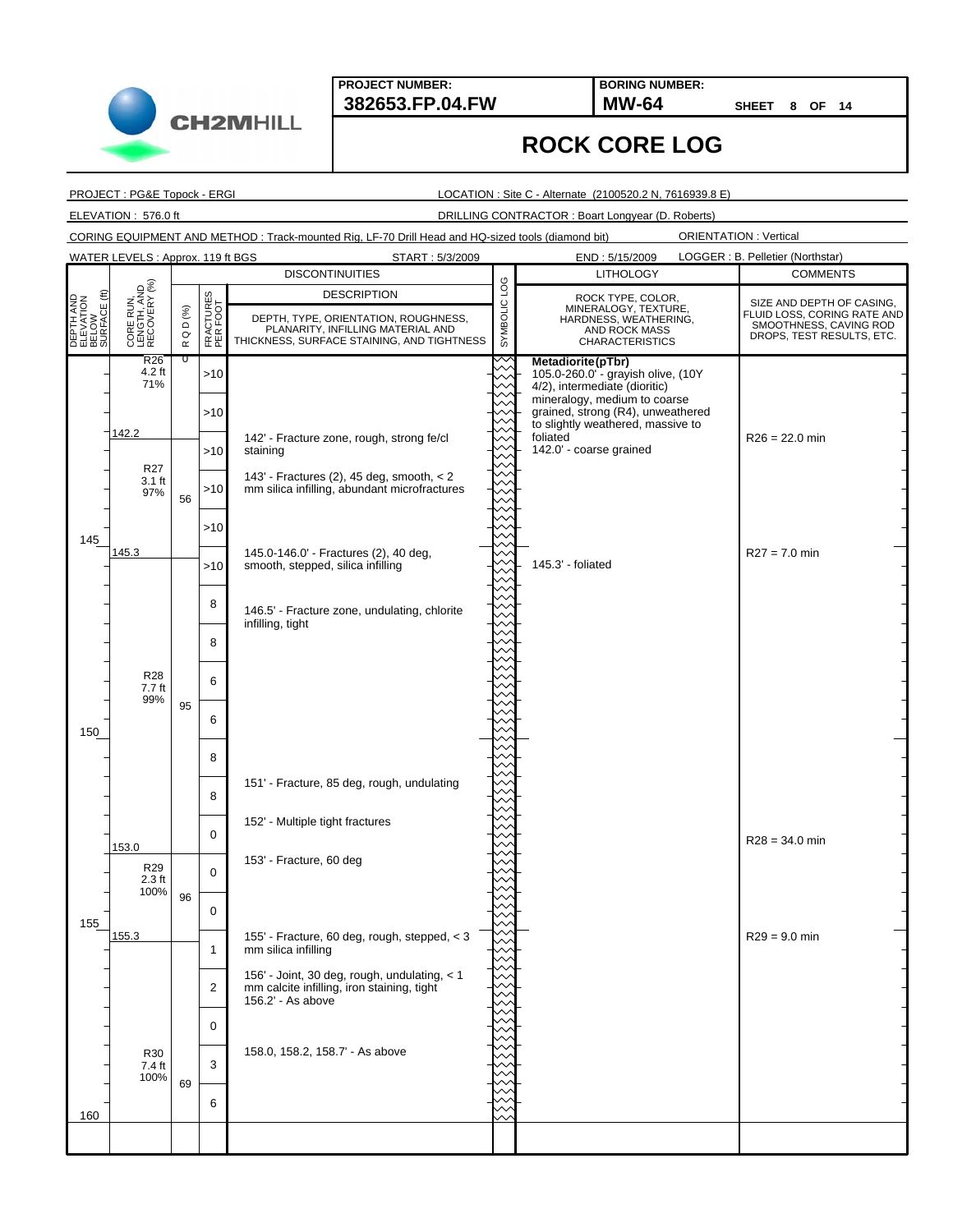**BORING NUMBER:**

**SHEET 9 OF 14**

#### **ROCK CORE LOG**

PROJECT : PG&E Topock - ERGI

**CH2MHILL** 

LOCATION : Site C - Alternate (2100520.2 N, 7616939.8 E)

ELEVATION : 576.0 ft DRILLING CONTRACTOR : Boart Longyear (D. Roberts)

CORING EQUIPMENT AND METHOD : Track-mounted Rig, LF-70 Drill Head and HQ-sized tools (diamond bit)

ORIENTATION : Vertical

|                                                      | WATER LEVELS: Approx. 119 ft BGS         |                             |                       | START: 5/3/2009                                                                                                                                                                                                        |                 | END: 5/15/2009                                                                                                       | LOGGER : B. Pelletier (Northstar)                                                                               |
|------------------------------------------------------|------------------------------------------|-----------------------------|-----------------------|------------------------------------------------------------------------------------------------------------------------------------------------------------------------------------------------------------------------|-----------------|----------------------------------------------------------------------------------------------------------------------|-----------------------------------------------------------------------------------------------------------------|
|                                                      |                                          |                             |                       | <b>DISCONTINUITIES</b>                                                                                                                                                                                                 |                 | <b>LITHOLOGY</b>                                                                                                     | <b>COMMENTS</b>                                                                                                 |
| €<br>DEPTH AND<br>ELEVATION<br>BELOW<br>SURFACE (ft) | CORE RUN,<br>LENGTH, AND<br>RECOVERY (%) | D(%)<br>$\circ$<br>$\simeq$ | FRACTURES<br>PER FOOT | <b>DESCRIPTION</b><br>DEPTH, TYPE, ORIENTATION, ROUGHNESS,<br>PLANARITY, INFILLING MATERIAL AND<br>THICKNESS, SURFACE STAINING, AND TIGHTNESS                                                                          | POT<br>SYMBOLIC | ROCK TYPE, COLOR,<br>MINERALOGY, TEXTURE,<br>HARDNESS, WEATHERING,<br><b>AND ROCK MASS</b><br><b>CHARACTERISTICS</b> | SIZE AND DEPTH OF CASING,<br>FLUID LOSS, CORING RATE AND<br>SMOOTHNESS, CAVING ROD<br>DROPS, TEST RESULTS, ETC. |
|                                                      |                                          |                             | >10                   | 160' - Highly fractured                                                                                                                                                                                                |                 | Metadiorite(pTbr)<br>105.0-260.0' - grayish olive, (10Y<br>4/2), intermediate (dioritic)                             |                                                                                                                 |
|                                                      |                                          |                             | >10                   |                                                                                                                                                                                                                        |                 | mineralogy, medium to coarse<br>grained, strong (R4), unweathered<br>to slightly weathered, massive to               |                                                                                                                 |
|                                                      | 162.7                                    |                             | >10                   |                                                                                                                                                                                                                        |                 | foliated                                                                                                             | $R30 = 40.0$ min                                                                                                |
|                                                      | R31<br>$2.6$ ft<br>100%                  | 65                          | >10                   | 163.8, 164.4, 164.6' - Joint, 30 deg, rough,                                                                                                                                                                           |                 |                                                                                                                      |                                                                                                                 |
| 165                                                  |                                          |                             | $\overline{2}$        | undulating, $<$ 1 mm calcite infilling, iron<br>staining, moderately tight                                                                                                                                             |                 |                                                                                                                      |                                                                                                                 |
|                                                      | 165.3                                    |                             | 4                     | 165.1, 165.2, 165.3, 165.4' - Joint, 10, 10,<br>10, and 30 deg, rough, undulating, $<$ 1 mm<br>calcite infilling, iron staining, tight to                                                                              |                 |                                                                                                                      | $R31 = 5.0$ min                                                                                                 |
|                                                      |                                          |                             | $\overline{2}$        | moderately tight<br>166.1, 166.6' - Joint, 30 deg, rough,<br>undulating, no staining, moderately tight                                                                                                                 |                 |                                                                                                                      |                                                                                                                 |
|                                                      | R32<br>5.4 ft<br>100%                    | 72                          | 3                     | 167.3, 167.5, 167.8' - Joint, 30, 30, and 60<br>deg, rough, undulating to stepped, iron<br>staining, tight to moderately tight                                                                                         |                 |                                                                                                                      |                                                                                                                 |
|                                                      |                                          |                             | $\overline{2}$        | 168.1, 168.7, 169.6' - Joint, 30, 10, and 30<br>deg, rough, undulating to stepped, some<br>iron staining, tight                                                                                                        |                 |                                                                                                                      |                                                                                                                 |
| 170                                                  |                                          |                             | 1                     | 170' - Fracture zone, < 2 mm calcite infilling,                                                                                                                                                                        |                 |                                                                                                                      | $R32 = 27.0$ min                                                                                                |
|                                                      | 170.7                                    |                             | >10                   | iron staining                                                                                                                                                                                                          |                 |                                                                                                                      |                                                                                                                 |
|                                                      | R33                                      |                             | 3                     | 171.0, 171.2, 171.9' - Joint, 10, 30, and 30<br>deg, rough, undulating to stepped, $<$ 2 mm<br>calcite infilling, iron staining, tight<br>172.5' - Highly fractured, $<$ 5 mm calcite<br>infilling, some iron staining |                 |                                                                                                                      |                                                                                                                 |
|                                                      | 4.6 ft<br>100%                           | 61                          | >10                   |                                                                                                                                                                                                                        |                 |                                                                                                                      |                                                                                                                 |
|                                                      |                                          |                             | >10                   | 174.0, 174.6' - Joint, 10 deg and 30 deg,                                                                                                                                                                              |                 |                                                                                                                      |                                                                                                                 |
| 175                                                  | 175.3                                    |                             | 2                     | rough, undulating, some iron staining, tight<br>175' - Highly fractured                                                                                                                                                |                 | 174.5' - fine grained, unweathered,<br>foliated<br>175.0-177.0' - grayish olive green,                               | $R33 = 18.0$ min                                                                                                |
|                                                      |                                          |                             | >10                   |                                                                                                                                                                                                                        |                 | (5GY 3/2)                                                                                                            |                                                                                                                 |
|                                                      |                                          |                             | 0                     |                                                                                                                                                                                                                        |                 | 177.0' - dusky yellowish green,                                                                                      |                                                                                                                 |
|                                                      |                                          |                             | $\mathbf 0$           |                                                                                                                                                                                                                        |                 | (10GY 3/2)                                                                                                           |                                                                                                                 |
|                                                      | R34<br>8 ft<br>100%                      | 86                          | $\mathbf 0$           | 179.2, 179.6' - Joint, 30 deg, rough,                                                                                                                                                                                  |                 | 178.5' - medium to coarse grained,<br>foliated                                                                       |                                                                                                                 |
| 180                                                  |                                          |                             | $\overline{2}$        | undulating, no staining, tight                                                                                                                                                                                         |                 |                                                                                                                      |                                                                                                                 |
|                                                      |                                          |                             |                       |                                                                                                                                                                                                                        |                 |                                                                                                                      |                                                                                                                 |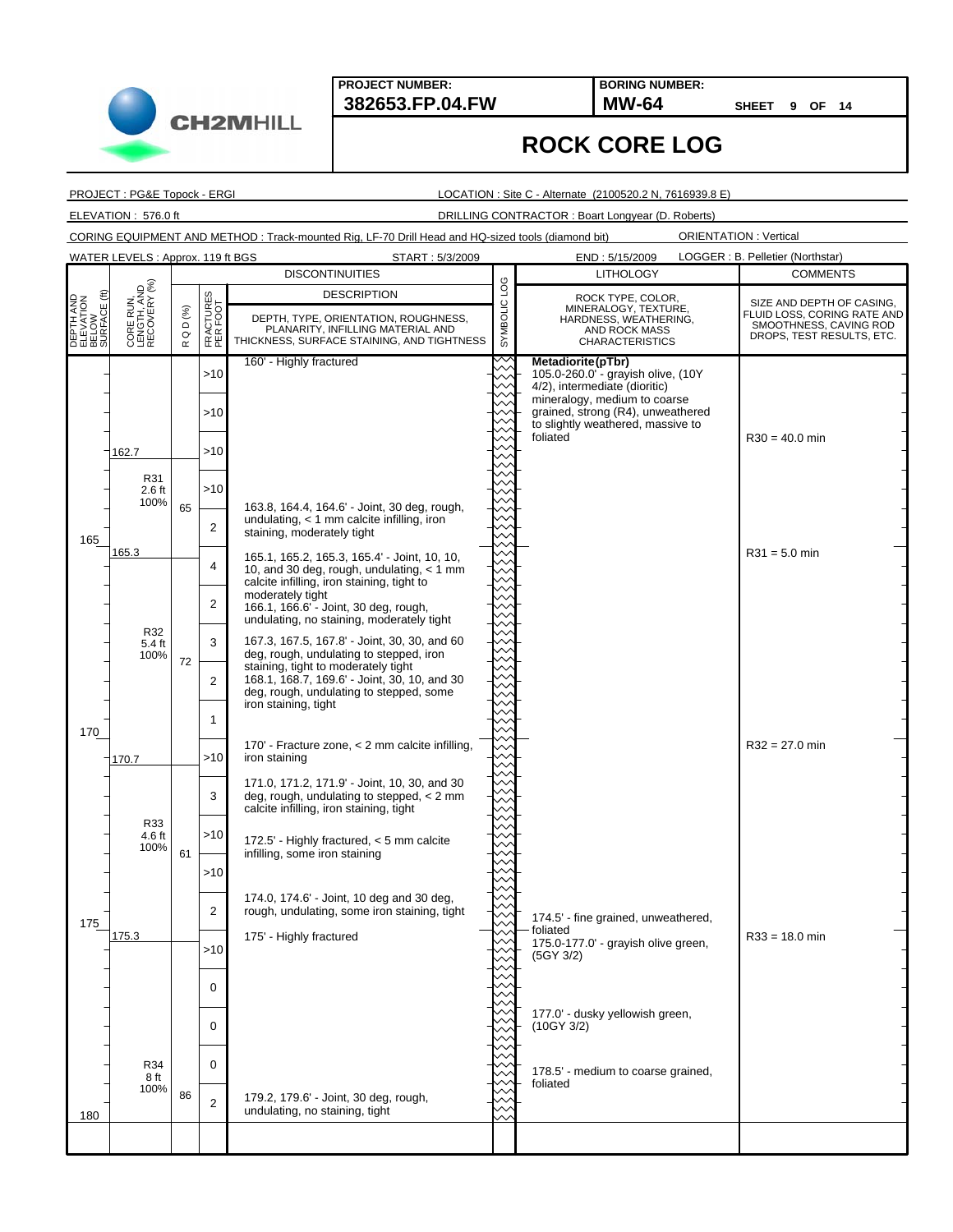**BORING NUMBER:**

**SHEET 10 OF 14**

ORIENTATION : Vertical

## **ROCK CORE LOG**

PROJECT : PG&E Topock - ERGI

LOCATION : Site C - Alternate (2100520.2 N, 7616939.8 E)

ELEVATION : 576.0 ft DRILLING CONTRACTOR : Boart Longyear (D. Roberts)

CORING EQUIPMENT AND METHOD : Track-mounted Rig, LF-70 Drill Head and HQ-sized tools (diamond bit)

180.1, 180.8' - Joint, 30 deg, rough, undulating, no staining, tight 181.3' - Joint, 30 deg, rough, stepped, no staining, tight 182.1, 182.4, 182.9, 183.3' - Joint, 30, 30, 30, and 10 deg, rough, undulating to stepped, no staining, tight 185.3' - Joint, 10 deg, smooth, undulating to slickenslided, blackish staining, tight 187' - Fracture zone, < 5 mm calcite infilling, some greenish staining 188.5' - Joint, 60 deg, rough, undulating, < 2 mm calcite infilling, iron staining, tight 189.2' - Joint, 60 deg, smooth to slickenslided, undulating to planar, < 5 mm calcite infilling, iron staining, some blackish staining, tight 191.5' - Fracture zone, < 1 mm calcite infilling, some reddish and blackish staining 192.6, 193.6' - Joint, 60 deg, rough to smooth, undulating, < 1 mm calcite infilling, some greenish staining, tight 194.2' - Highly fractured, greenish staining 196.5' - Joint, 80 deg, rough, undulating, < 1 mm calcite infilling, some greenish staining, tight 197.4' - Joint, 30 deg, rough, stepped, < 2 mm calcite infilling, no staining, moderately tight 183.3 184.6 187.5 194.8 100 90 82 **Metadiorite(pTbr)** 105.0-260.0' - dusky yellowish green, (10GY 3/2), intermediate (dioritic) mineralogy, medium to coarse grained, strong (R4), unweathered to slightly weathered, massive to foliated 188.5' - greenish staining 194.2' - greenish staining 196.0' - greenish staining 197.0' - greenish staining  $R34 = 45.0$  min  $R35 = 6.0$  min  $R36 = 8.0$  min  $R37 = 24.0$  min 2 1 3 1 0 1 0  $>10$ 1 1  $\Omega$ >10 1 1 >10 0 1 1 0 0 **DESCRIPTION<br>CONGRESS PROTECTS CONGRESS, PLANARITY, INFILLING MATERIAL AND<br>BELOW BELOW BELOW BELOW DEPTH, TYPE, ORIENTATION, ROUGHNESS, PLANARITY, INFILLING MATERIAL AND<br>BELOW BELOW BELOW BELOW PLANARITY, INFILLING MATERIA** THICKNESS, SURFACE STAINING, AND TIGHTNESS DESCRIPTION R Q D (%) FRACTURES PER FOOT START : 5/3/2009 END : 5/15/2009 185 190 195 200 LOGGER : B. Pelletier (Northstar) **DISCONTINUITIES COMMENTS** SIZE AND DEPTH OF CASING, FLUID LOSS, CORING RATE AND SMOOTHNESS, CAVING ROD DROPS, TEST RESULTS, ETC. LITHOLOGY CORE RUN, LENGTH, AND RECOVERY (%) ROCK TYPE, COLOR, MINERALOGY, TEXTURE HARDNESS, WEATHERING, AND ROCK MASS CHARACTERISTICS WATER LEVELS : Approx. 119 ft BGS R36 2.9 ft 100% R37 7.3 ft 100% R38 10.2 ft 100% R35 1.3 ft 100%

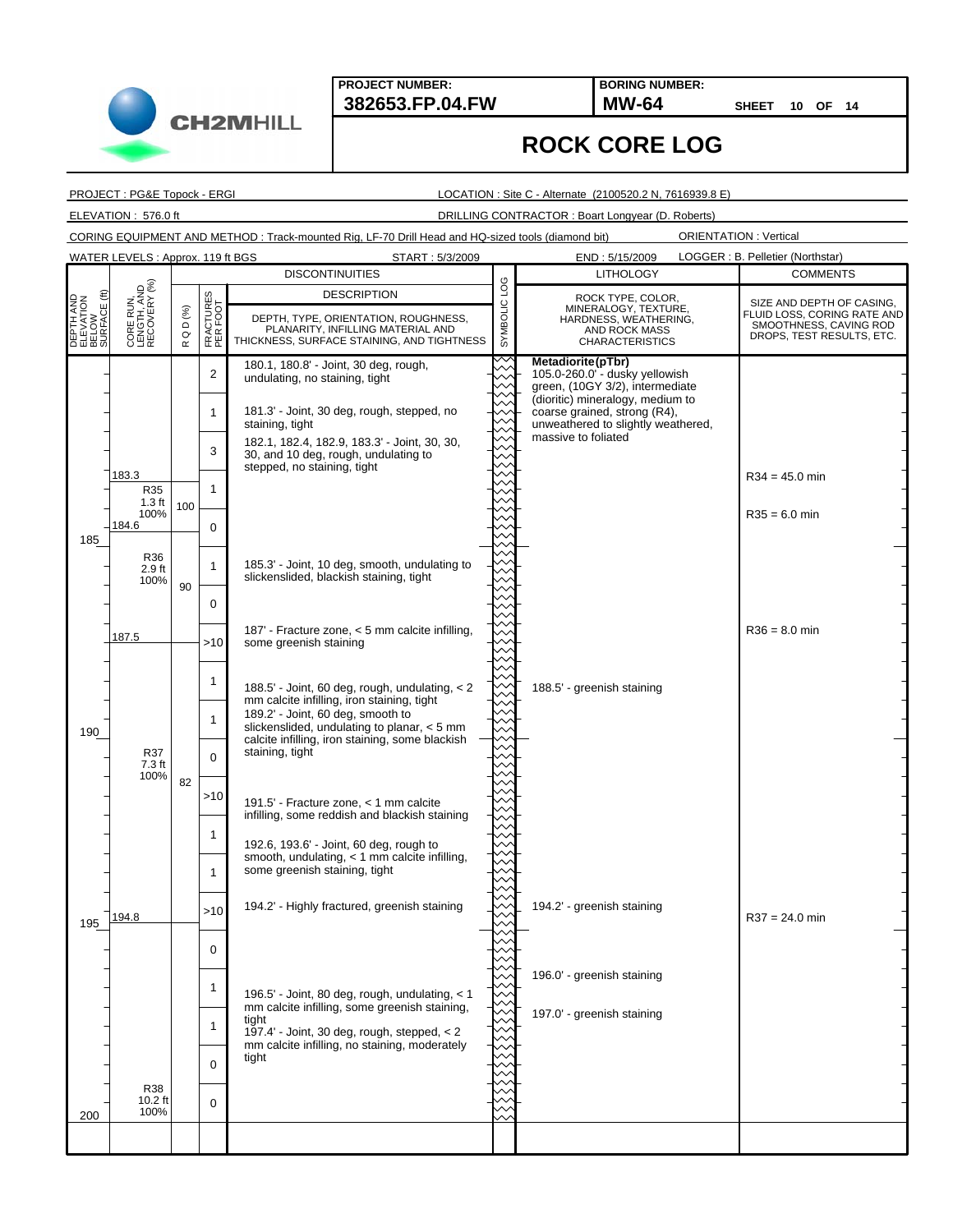**382653.FP.04.FW MW-64 BORING NUMBER:**

**SHEET 11 OF 14**

## **ROCK CORE LOG**

PROJECT : PG&E Topock - ERGI

**CH2MHILL** 

LOCATION : Site C - Alternate (2100520.2 N, 7616939.8 E)

ELEVATION : 576.0 ft DRILLING CONTRACTOR : Boart Longyear (D. Roberts)

CORING EQUIPMENT AND METHOD : Track-mounted Rig, LF-70 Drill Head and HQ-sized tools (diamond bit)

ORIENTATION : Vertical

|                                                 | WATER LEVELS: Approx. 119 ft BGS         |                      |                              | START: 5/3/2009                                                                                                                               |              | LOGGER : B. Pelletier (Northstar)<br>END: 5/15/2009                                                                                                                                                                                                       |                                                                                                                 |
|-------------------------------------------------|------------------------------------------|----------------------|------------------------------|-----------------------------------------------------------------------------------------------------------------------------------------------|--------------|-----------------------------------------------------------------------------------------------------------------------------------------------------------------------------------------------------------------------------------------------------------|-----------------------------------------------------------------------------------------------------------------|
|                                                 |                                          |                      |                              | <b>DISCONTINUITIES</b>                                                                                                                        |              | <b>LITHOLOGY</b>                                                                                                                                                                                                                                          | <b>COMMENTS</b>                                                                                                 |
| DEPTH AND<br>ELEVATION<br>BELOW<br>SURFACE (ft) | CORE RUN,<br>LENGTH, AND<br>RECOVERY (%) | QD $(%)$<br>$\simeq$ | <b>CTURES</b><br>EŘEK<br>PER | <b>DESCRIPTION</b><br>DEPTH, TYPE, ORIENTATION, ROUGHNESS,<br>PLANARITY, INFILLING MATERIAL AND<br>THICKNESS, SURFACE STAINING, AND TIGHTNESS | SYMBOLIC LOG | ROCK TYPE, COLOR,<br>MINERALOGY, TEXTURE,<br>HARDNESS, WEATHERING,<br>AND ROCK MASS<br><b>CHARACTERISTICS</b>                                                                                                                                             | SIZE AND DEPTH OF CASING,<br>FLUID LOSS, CORING RATE AND<br>SMOOTHNESS, CAVING ROD<br>DROPS, TEST RESULTS, ETC. |
|                                                 |                                          | 87                   | $\mathbf 0$<br>>10<br>0      | 201.3' - Highly fractured, < 5 mm calcite<br>infilling, iron staining                                                                         |              | Metadiorite(pTbr)<br>200.0-260.0" - dusky yellowish<br>green, (10GY 3/2), intermediate<br>(dioritic) mineralogy, medium to<br>coarse grained, strong (R4),<br>unweathered to slightly weathered,<br>massive to foliated<br>201.0' - dusky green, (5G 3/2) |                                                                                                                 |
|                                                 |                                          |                      | 1<br>>10                     | 203.1' - Joint, 30 deg, rough, undulating, no<br>staining, moderately tight<br>204.2' - Fracture zone, some iron staining                     |              |                                                                                                                                                                                                                                                           |                                                                                                                 |
| 205                                             | 205.0                                    |                      | $\mathbf 0$                  |                                                                                                                                               |              | 205.5' - 12 mm felsic vein, 30 deg to<br>40 deg dips                                                                                                                                                                                                      | $R38 = 28.0$ min                                                                                                |
|                                                 |                                          |                      | 0<br>0                       |                                                                                                                                               |              | 207.7' - 50 mm felsic vein, 30 deg to                                                                                                                                                                                                                     |                                                                                                                 |
|                                                 | R39<br>8 ft<br>80%                       | 98                   | 0<br>0                       |                                                                                                                                               |              | 40 deg dips<br>208.9' - 8 mm felsic vein, 30 deg to<br>40 deg dips                                                                                                                                                                                        |                                                                                                                 |
| 210                                             |                                          |                      | 0                            |                                                                                                                                               |              |                                                                                                                                                                                                                                                           |                                                                                                                 |
|                                                 |                                          |                      | 0<br>$\mathbf 0$             |                                                                                                                                               |              | 211.2' - felsic vein, 70 deg dip<br>212.0' - dusky yellowish green,<br>(10GY 3/2)                                                                                                                                                                         | $R39 = 32.0$ min                                                                                                |
|                                                 | 213.0<br>R40<br>2 ft<br>100%             | $\mathbf 0$          | >10                          | 213.0-215.0' - Highly fractured, no infill,<br>some greenish staining                                                                         |              |                                                                                                                                                                                                                                                           |                                                                                                                 |
| 215                                             | 215.0                                    |                      | >10<br>U                     |                                                                                                                                               |              | 215.0-218.5' - fine to medium<br>grained                                                                                                                                                                                                                  | $R40 = 8.0$ min                                                                                                 |
|                                                 |                                          |                      | $\Omega$<br>0                |                                                                                                                                               |              |                                                                                                                                                                                                                                                           |                                                                                                                 |
|                                                 |                                          |                      | 0                            |                                                                                                                                               |              | 218.5-222.0' - medium to coarse<br>grained, coarse feldspar                                                                                                                                                                                               |                                                                                                                 |
| 220                                             |                                          |                      | 1                            |                                                                                                                                               |              | phenocrysts (12 mm max), no<br>foliation                                                                                                                                                                                                                  |                                                                                                                 |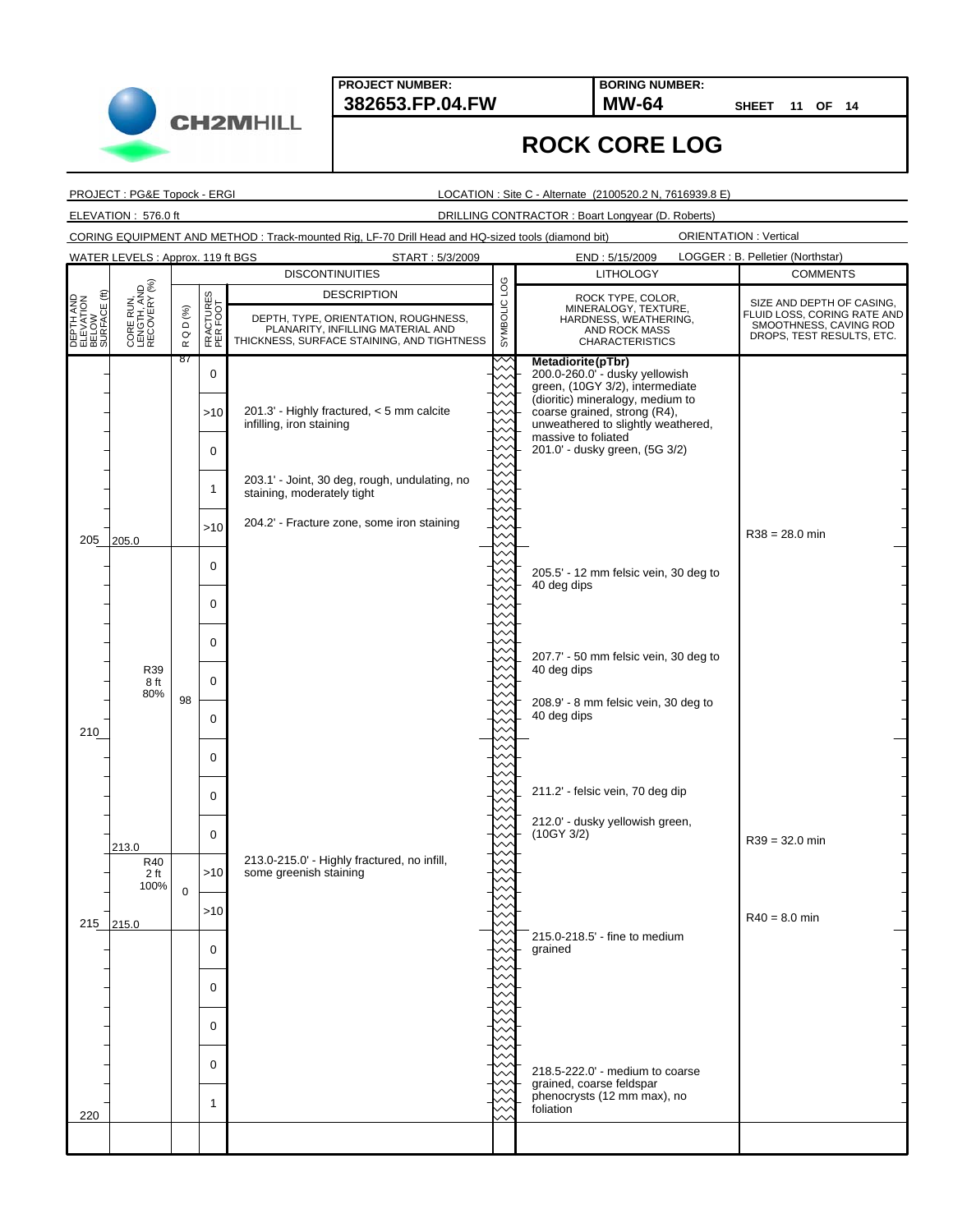START: 5/3/2009

**382653.FP.04.FW MW-64 BORING NUMBER:**

**SHEET 12 OF 14**

## **ROCK CORE LOG**

PROJECT : PG&E Topock - ERGI

**CH2MHILL** 

WATER LEVELS : Approx. 119 ft BGS

#### LOCATION : Site C - Alternate (2100520.2 N, 7616939.8 E)

ELEVATION : 576.0 ft DRILLING CONTRACTOR : Boart Longyear (D. Roberts)

CORING EQUIPMENT AND METHOD : Track-mounted Rig, LF-70 Drill Head and HQ-sized tools (diamond bit)

|                                                 |                                          | <b>DISCONTINUITIES</b>        |                                        |                                                                                                                                                                                                                                                                    |                            | <b>LITHOLOGY</b>                                                                                              | <b>COMMENTS</b>                                                                                                 |
|-------------------------------------------------|------------------------------------------|-------------------------------|----------------------------------------|--------------------------------------------------------------------------------------------------------------------------------------------------------------------------------------------------------------------------------------------------------------------|----------------------------|---------------------------------------------------------------------------------------------------------------|-----------------------------------------------------------------------------------------------------------------|
|                                                 | CORE RUN,<br>LENGTH, AND<br>RECOVERY (%) | D (%)<br>$\circ$<br>$\propto$ |                                        | <b>DESCRIPTION</b>                                                                                                                                                                                                                                                 | $\overline{0}$<br>SYMBOLIC | ROCK TYPE, COLOR,<br>MINERALOGY, TEXTURE,<br>HARDNESS, WEATHERING,<br>AND ROCK MASS<br><b>CHARACTERISTICS</b> | SIZE AND DEPTH OF CASING,<br>FLUID LOSS, CORING RATE AND<br>SMOOTHNESS, CAVING ROD<br>DROPS, TEST RESULTS, ETC. |
| DEPTH AND<br>ELEVATION<br>BELOW<br>SURFACE (ft) |                                          |                               | <b>CTURES</b><br>R FOOT<br>FRAC<br>PER | DEPTH, TYPE, ORIENTATION, ROUGHNESS,<br>PLANARITY, INFILLING MATERIAL AND<br>THICKNESS, SURFACE STAINING, AND TIGHTNESS                                                                                                                                            |                            |                                                                                                               |                                                                                                                 |
|                                                 | R41<br>10 ft<br>100%                     | 98                            | $\mathbf 0$                            | 219.5' - Joint, 80 deg, smooth, undulating, <<br>2 mm calcite infilling, iron staining, greenish<br>staining, light blue staining, tight                                                                                                                           |                            | 219.5-220.0' - presence of light-blue<br>colored staining on fracture surfaces<br>Metadiorite (pTbr)          |                                                                                                                 |
| 225                                             |                                          |                               | 0                                      | 222.0, 222.3' - Joint, 60 deg and 30 deg,<br>rough, undulating, < 2 mm calcite infilling,<br>greenish staining, tight<br>223.0, 223.3' - Joint, 60 deg, rough,<br>undulating, $<$ 1 mm calcite infilling, no<br>staining, tight<br>223.5-224.4' - Highly fractured |                            | 220.0-260.0' - dusky yellowish<br>green, (10GY 3/2), intermediate<br>(dioritic) mineralogy, medium to         |                                                                                                                 |
|                                                 |                                          |                               | 2                                      |                                                                                                                                                                                                                                                                    |                            | coarse grained, strong (R4),<br>unweathered to slightly weathered,<br>massive to foliated                     |                                                                                                                 |
|                                                 | 225.0                                    |                               | >10                                    |                                                                                                                                                                                                                                                                    |                            |                                                                                                               |                                                                                                                 |
|                                                 |                                          |                               | >10                                    |                                                                                                                                                                                                                                                                    |                            |                                                                                                               | $R41 = 28.0$ min                                                                                                |
|                                                 | R42<br>7.4 ft<br>100%                    | 82                            | 0                                      |                                                                                                                                                                                                                                                                    |                            | 225.0' - dusky green, (5G 3/2),<br>foliated                                                                   |                                                                                                                 |
|                                                 |                                          |                               | $\mathbf{1}$                           | 226.8, 227.4' - Joint, 80 deg and 60 deg,                                                                                                                                                                                                                          |                            | 225.0-226.0' - bands of felsic<br>minerals, 10 to 60 deg dips, 10 mm<br>max                                   |                                                                                                                 |
|                                                 |                                          |                               | $\overline{2}$                         | rough to smooth, undulating, < 1 mm calcite<br>infilling, iron staining, tight<br>227.6, 228.1' - Joint, 30 deg, rough,                                                                                                                                            |                            |                                                                                                               |                                                                                                                 |
|                                                 |                                          |                               | $\overline{\mathbf{c}}$                | undulating, < 1 mm calcite infilling, no<br>staining, moderately tight                                                                                                                                                                                             |                            |                                                                                                               |                                                                                                                 |
| 230                                             |                                          |                               | $\Omega$                               | 228.9' - Joint, 40 deg, smooth, undulating,<br>some iron staining, tight                                                                                                                                                                                           |                            | 229.0' - fine grained                                                                                         |                                                                                                                 |
|                                                 |                                          |                               | 2                                      | 230.6, 230.9' - Joint, 30 deg and 60 deg,                                                                                                                                                                                                                          |                            | 230.0' - medium to coarse grained<br>230.6' - felsic vein, 60 deg dip, 25                                     |                                                                                                                 |
|                                                 |                                          |                               | $\Omega$                               | rough, undulating, < 1 mm talc infilling, no<br>staining, tight to moderately tight                                                                                                                                                                                |                            | mm max                                                                                                        |                                                                                                                 |
|                                                 | 232.4<br>R43<br>$2.6$ ft<br>8%           | $\mathbf 0$                   | >10                                    | 232' - Highly fractured, < 2 mm calcite<br>infilling, no staining                                                                                                                                                                                                  |                            |                                                                                                               | R42 = 27.0 min                                                                                                  |
|                                                 |                                          |                               | >10                                    | 232.4' - Highly fractured                                                                                                                                                                                                                                          |                            |                                                                                                               |                                                                                                                 |
|                                                 |                                          |                               | >10                                    |                                                                                                                                                                                                                                                                    |                            |                                                                                                               |                                                                                                                 |
| 235                                             | 235.0<br>R44<br>5 ft<br>40%              | 18                            | >10                                    | 235' - Highly fractured                                                                                                                                                                                                                                            |                            |                                                                                                               | $R43 = 7.0$ min                                                                                                 |
|                                                 |                                          |                               | $>10$                                  |                                                                                                                                                                                                                                                                    |                            |                                                                                                               |                                                                                                                 |
|                                                 |                                          |                               |                                        |                                                                                                                                                                                                                                                                    |                            |                                                                                                               |                                                                                                                 |
|                                                 |                                          |                               | >10                                    |                                                                                                                                                                                                                                                                    |                            |                                                                                                               |                                                                                                                 |
|                                                 |                                          |                               | >10                                    |                                                                                                                                                                                                                                                                    |                            |                                                                                                               |                                                                                                                 |
| 240                                             | 240.0                                    |                               | $>10$                                  |                                                                                                                                                                                                                                                                    |                            |                                                                                                               | $R44 = 20.0$ min                                                                                                |
|                                                 |                                          |                               |                                        |                                                                                                                                                                                                                                                                    |                            |                                                                                                               |                                                                                                                 |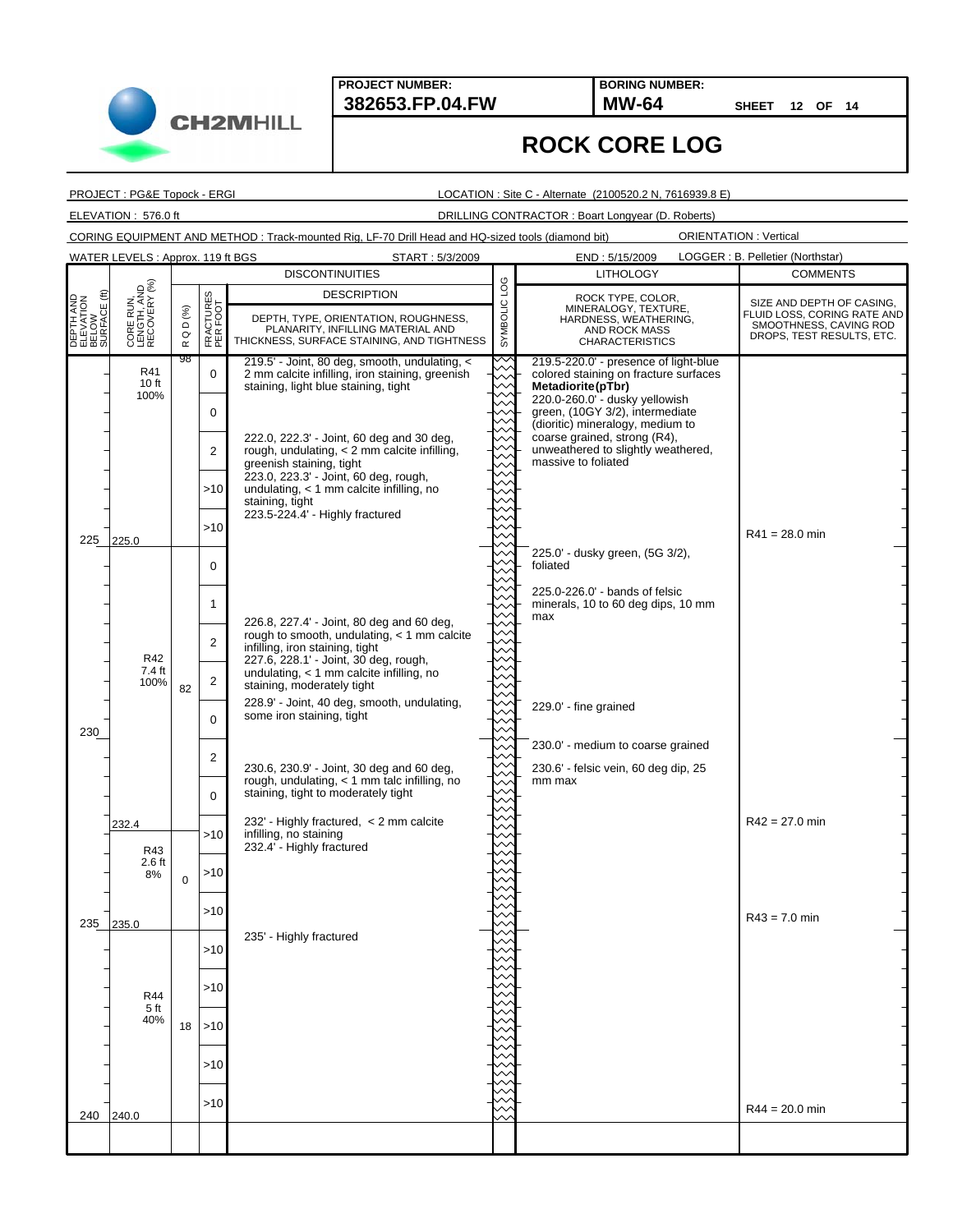START: 5/3/2009

**382653.FP.04.FW MW-64 BORING NUMBER:**

**SHEET 13 OF 14**

## **ROCK CORE LOG**

PROJECT : PG&E Topock - ERGI

WATER LEVELS : Approx. 119 ft BGS

LOCATION : Site C - Alternate (2100520.2 N, 7616939.8 E)

ELEVATION : 576.0 ft DRILLING CONTRACTOR : Boart Longyear (D. Roberts)

CORING EQUIPMENT AND METHOD : Track-mounted Rig, LF-70 Drill Head and HQ-sized tools (diamond bit)

|                                                                     | CORE RUN,<br>LENGTH, AND<br>RECOVERY (%)                             | <b>DISCONTINUITIES</b>       |                                |                                                                                                                                                                                                                          |                       | <b>LITHOLOGY</b>                                                                                                                                                                               | <b>COMMENTS</b>                                                                                                 |
|---------------------------------------------------------------------|----------------------------------------------------------------------|------------------------------|--------------------------------|--------------------------------------------------------------------------------------------------------------------------------------------------------------------------------------------------------------------------|-----------------------|------------------------------------------------------------------------------------------------------------------------------------------------------------------------------------------------|-----------------------------------------------------------------------------------------------------------------|
| EPTH AND<br>LEVATION<br>ELOW<br>JRFACE (ft)<br><b>BERS</b><br>RESSE |                                                                      | D (%)<br>$\circ$<br>$\simeq$ | CTURES<br>1 FOOT<br>FRA<br>PER | <b>DESCRIPTION</b><br>DEPTH, TYPE, ORIENTATION, ROUGHNESS,<br>PLANARITY, INFILLING MATERIAL AND<br>THICKNESS, SURFACE STAINING, AND TIGHTNESS                                                                            | <b>DO</b><br>SYMBOLIC | ROCK TYPE, COLOR,<br>MINERALOGY, TEXTURE,<br>HARDNESS, WEATHERING,<br>AND ROCK MASS<br><b>CHARACTERISTICS</b>                                                                                  | SIZE AND DEPTH OF CASING,<br>FLUID LOSS, CORING RATE AND<br>SMOOTHNESS, CAVING ROD<br>DROPS, TEST RESULTS, ETC. |
|                                                                     | R45<br>2 ft<br>100%<br>242.0                                         | 30                           | $>10$<br>$\mathbf 0$           | 240' - Highly fractured                                                                                                                                                                                                  |                       | Metadiorite(pTbr)<br>240.0-260.0"- dusky green, (5G<br>3/2), intermediate (dioritic)<br>mineralogy, medium to coarse<br>grained, strong (R4), unweathered<br>to slightly weathered, massive to | $R45 = 5.0$ min                                                                                                 |
| 245 245.0                                                           | R46<br>3 ft<br>70%                                                   |                              | >10                            | 243.6' - Joint, 60 deg, rough, undulating, < 2<br>mm talc infilling, no staining, loose                                                                                                                                  |                       | foliated                                                                                                                                                                                       |                                                                                                                 |
|                                                                     |                                                                      | 57                           | $\mathbf{1}$<br>0              |                                                                                                                                                                                                                          |                       |                                                                                                                                                                                                | $R46 = 4.0$ min                                                                                                 |
|                                                                     | R47<br>3.7 <sub>ft</sub><br>100%<br>248.7<br>R48<br>$6.3$ ft<br>100% |                              | $>10$                          |                                                                                                                                                                                                                          |                       | 245.0-246.0' - largely felsic<br>mineralogy                                                                                                                                                    |                                                                                                                 |
|                                                                     |                                                                      | 57                           | $\overline{c}$<br>>10          | 246.4, 246.8' - Joint, 30 deg, rough,<br>undulating to stepped, < 2 mm calcite<br>infilling, no staining, loose<br>247.0-249.0' - Highly fractured                                                                       |                       |                                                                                                                                                                                                |                                                                                                                 |
|                                                                     |                                                                      |                              | >10                            | 247.3-247.6' - Multiple parallel joints, 40<br>deg, rough to smooth, undulating, $<$ 1 mm<br>calcite infilling, tight<br>248.8' - Joint, 60 deg, rough, undulating, < 5<br>mm calcite infilling, no staining, moderately |                       | 248.0' - quartz based silt infill                                                                                                                                                              | $R47 = 10.0$ min                                                                                                |
| 250                                                                 |                                                                      |                              | $\Omega$<br>0                  | tight                                                                                                                                                                                                                    |                       |                                                                                                                                                                                                |                                                                                                                 |
|                                                                     |                                                                      | 94                           | $\overline{c}$                 | 251.4, 251.7' - Joint, 10 deg and 30 deg,<br>rough, undulating, < 2 mm calcite infilling,<br>no staining, moderately tight                                                                                               |                       |                                                                                                                                                                                                |                                                                                                                 |
|                                                                     |                                                                      |                              | $\Omega$<br>0                  |                                                                                                                                                                                                                          |                       | 252.8-253.8' - felsic veins, 20 mm<br>max, 10 to 30 deg dips                                                                                                                                   |                                                                                                                 |
| 255                                                                 | 255.0                                                                |                              | $\mathbf 0$                    |                                                                                                                                                                                                                          |                       |                                                                                                                                                                                                | $R48 = 9.0$ min                                                                                                 |
|                                                                     | R49<br>$5.5$ ft<br>100%                                              |                              | 0<br>$\Omega$                  |                                                                                                                                                                                                                          |                       |                                                                                                                                                                                                |                                                                                                                 |
|                                                                     |                                                                      | 100                          | 0                              | 258.0, 259.5, 259.9' - Joint, 30 deg, rough,                                                                                                                                                                             |                       |                                                                                                                                                                                                |                                                                                                                 |
| 260                                                                 |                                                                      |                              | $\mathbf{1}$<br>2              | undulating, no staining, tight                                                                                                                                                                                           |                       |                                                                                                                                                                                                |                                                                                                                 |
|                                                                     |                                                                      |                              |                                |                                                                                                                                                                                                                          |                       |                                                                                                                                                                                                |                                                                                                                 |